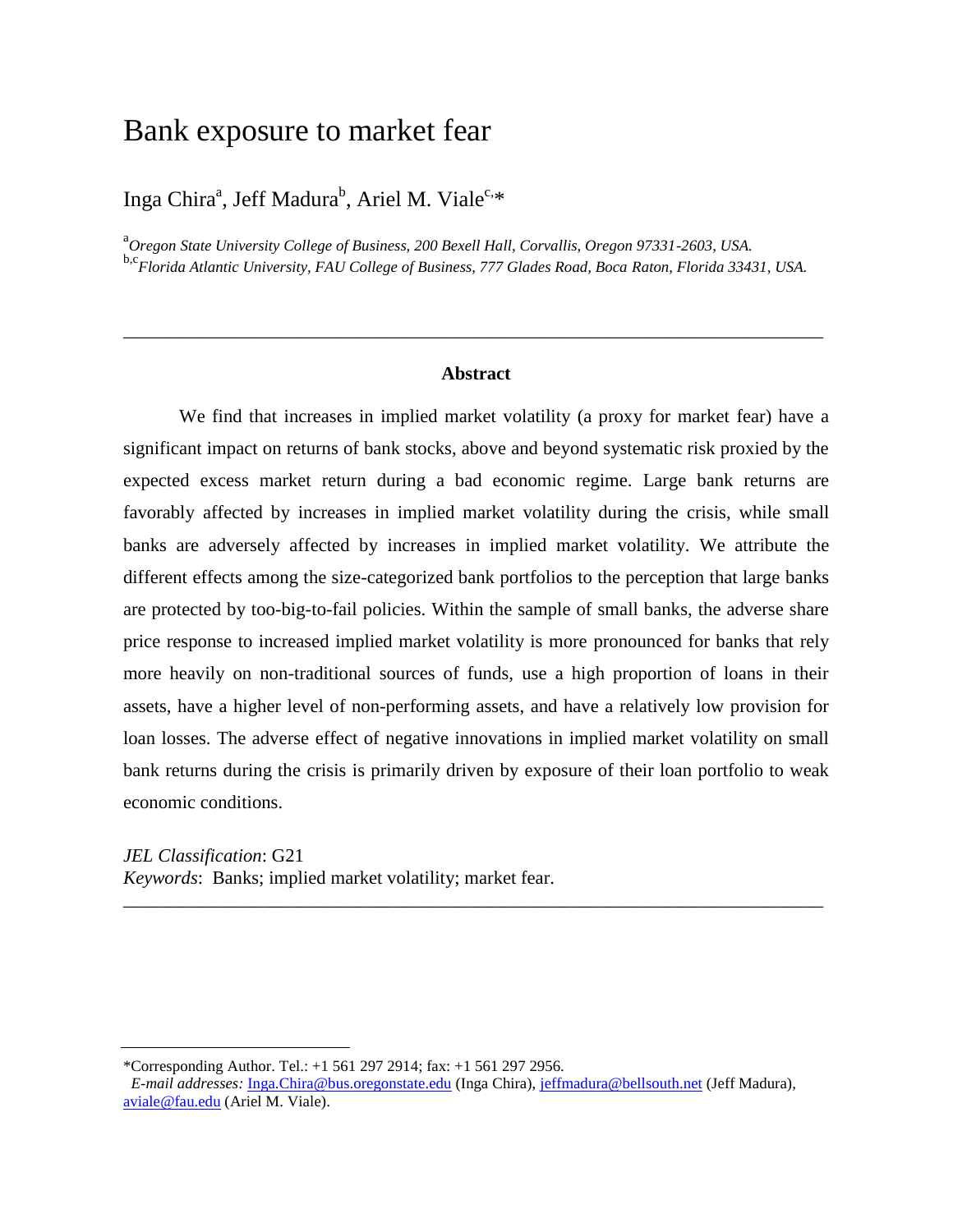## **1. Introduction**

Implied market volatility has received much attention by the financial media, especially when economic conditions are weak. It is viewed as an indicator of market fear and can help to explain the underlying reason for market valuations. In an intertemporal asset pricing framework, innovations or surprises in implied market volatility signal current and future time-varying investment opportunities (Merton, 1973; Campbell, 1993, 1996; and Chen, 2003). Yet, innovations in implied market volatility may offer special implications for commercial banks beyond what is implied by general stock market conditions because they could signal investors' concern about credit conditions that are not necessarily captured within changes in average market returns, such as flow of funds, creditworthiness, access to credit, liquidity, credit premiums, and willingness to lend. Such a signal may be especially meaningful during a financial crisis, when bank managers, investors, and regulators closely monitor shareholder confidence in banks. We investigate how positive shocks (increases) in implied market volatility affect bank valuations. For this purpose, we disentangle the "fear" effect from general changing investment opportunities.

The exposure of stocks to positive innovations (increases) in implied market volatility may vary among banks during a financial crisis. The banking literature has documented that small banks are more exposed to monetary policy (see Kashyap and Stein, 1995, 2000; and Kishan and Opiela, 2000). Also, to the extent that some banks are perceived to receive special protection because they are too big to fail, they could be less exposed to shocks in implied market volatility. Large banks that experience serious financial problems are more likely to be rescued by regulators than small banks (see Uzun and Webb, 2007). Therefore, a rise in implied market volatility is expected to have a more pronounced adverse effect on the valuation of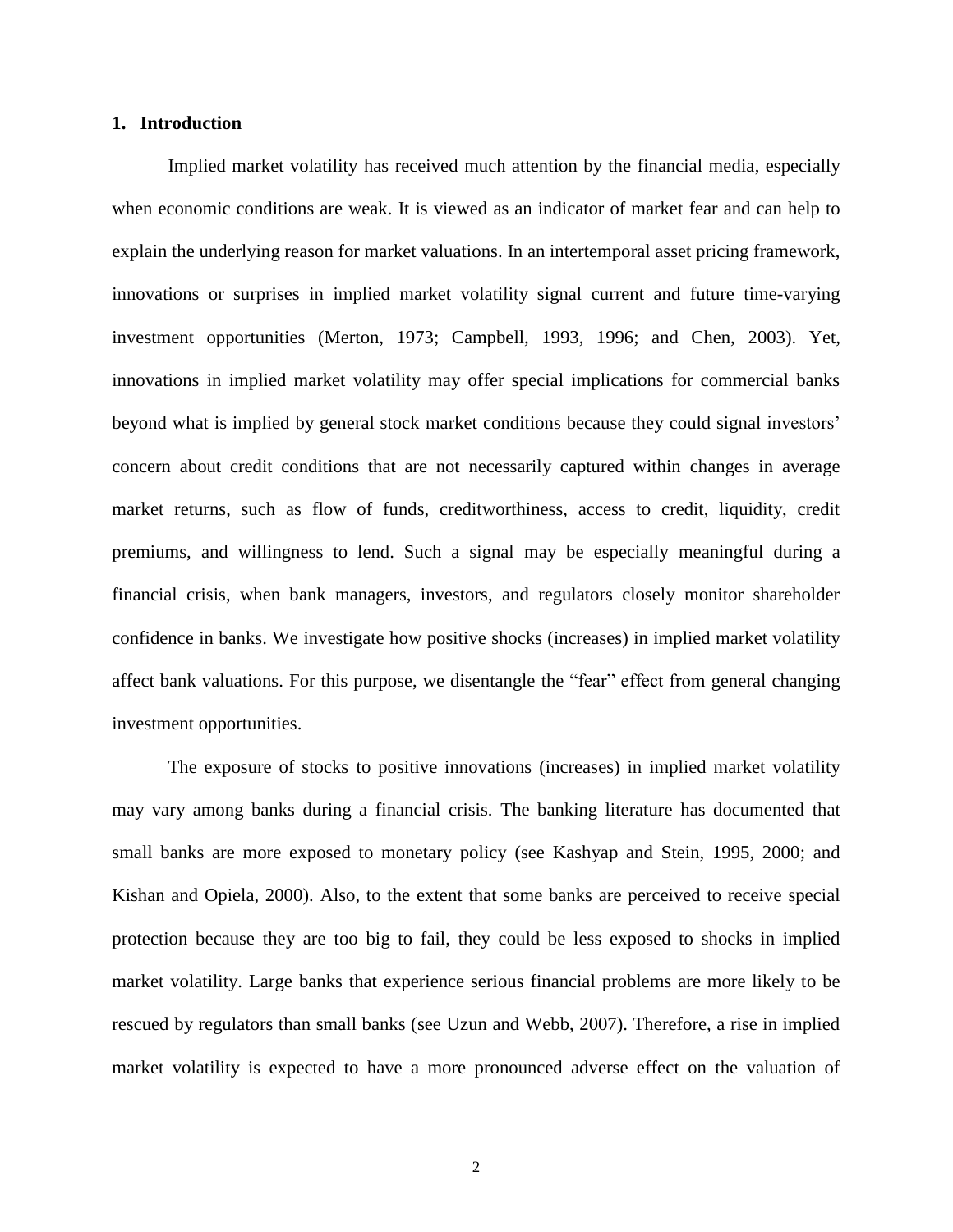smaller banks. In fact, large banks could even benefit from increases in implied market volatility, because they may possess a competitive advantage over smaller banks under these conditions. They may be more capable of sustaining normal loan operations even when implied market volatility is rising because of implicit regulatory protection, while smaller banks are forced to restrict their lending operations for defensive purposes. Second, smaller banks may be less diversified, and have more limited sources of liquidity (see Fecht, Nyborg, and Rocholl, 2011), which could also increase their exposure to shocks in implied market volatility. Third, small banks may be more sensitive to signals that reflect more uncertainty about market conditions (see Alfonso, Kovner, and Schoar, 2011).

To account for the possible disparate effects of bank size on sensitivity to market fear, we categorize banks by size before measuring the sensitivity of bank portfolios to increases in implied market volatility. Furthermore, we also attempt to identify other firm specific characteristics of banks that could cause banks to be more exposed to positive shocks in implied market volatility than others. To achieve this objective, we measure the sensitivity of each individual bank's returns to positive shocks in implied market volatility, and then conduct a multivariate analysis to determine how this sensitivity is influenced by bank-specific characteristics. Since we anticipate substantial differences in bank sensitivity to large versus small banks, we conduct the multivariate analysis separately for the large and small bank categories.

We find that positive shocks (increases) in implied market volatility have a statistically and economically significant impact on bank stock returns during the crisis regime, beyond the effects caused by general stock market returns. In particular, small bank stock returns are inversely related to shocks in implied market volatility during the crisis regime, while large bank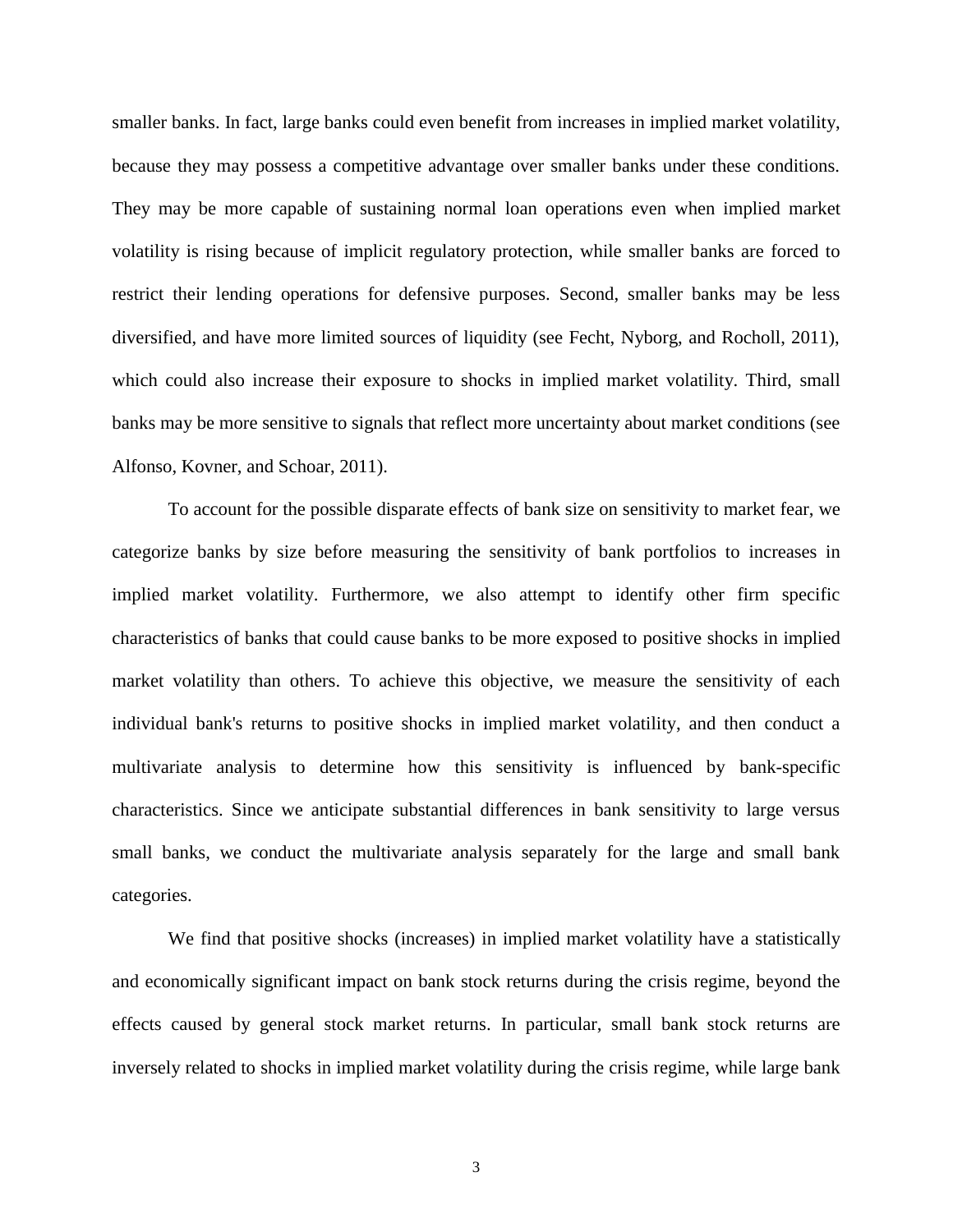stock returns are positively related to increases in implied market volatility during the crisis regime. Furthermore, our multivariate analysis tests identify other bank-specific factors that influence the degree to which a bank is exposed to shocks in implied market volatility during a period of financial turmoil. Large banks experience relatively weak returns in response to increases in implied market volatility when they rely more heavily on non-traditional sources of funds, use a relatively low proportion of funds for loans, have relatively low capital levels, and rely more on non-traditional services for income. Small banks experience a more pronounced adverse share price response to increases in implied market volatility when they rely more heavily on non-traditional sources of funds, use a high proportion of their funds for loans, have a high level of non-performing assets, and a low provision for loan losses. Thus, the size effect may go beyond whether a bank is too big to fail. Relatively large banks may have better liquidity and options to cope with crisis conditions. The adverse effect of implied market volatility on small banks is primarily conditioned on the exposure of the individual bank's loan portfolio.

The remainder of the paper is organized as follows. The conceptual approach and hypotheses are presented in Section 2. The methodology and sample used in the empirical analysis are covered in Section 3. We disclose results in Section 4. And offer conclusions in Section 5.

## *2.* **Theoretical motivation**

#### *2.1 Asymmetric innovations in implied market volatility as a common risk factor*

In the aftermath of the financial crisis of 2007, many studies have attempted to apply asset pricing models to explain the banks' exposure to systemic risk (see Hawkesby et al., 2007; Acharya, 2009; and van den End and Tabbae, 2012). When the investment opportunity set varies through time as precluded by the intertemporal capital asset pricing model (ICAPM) of Merton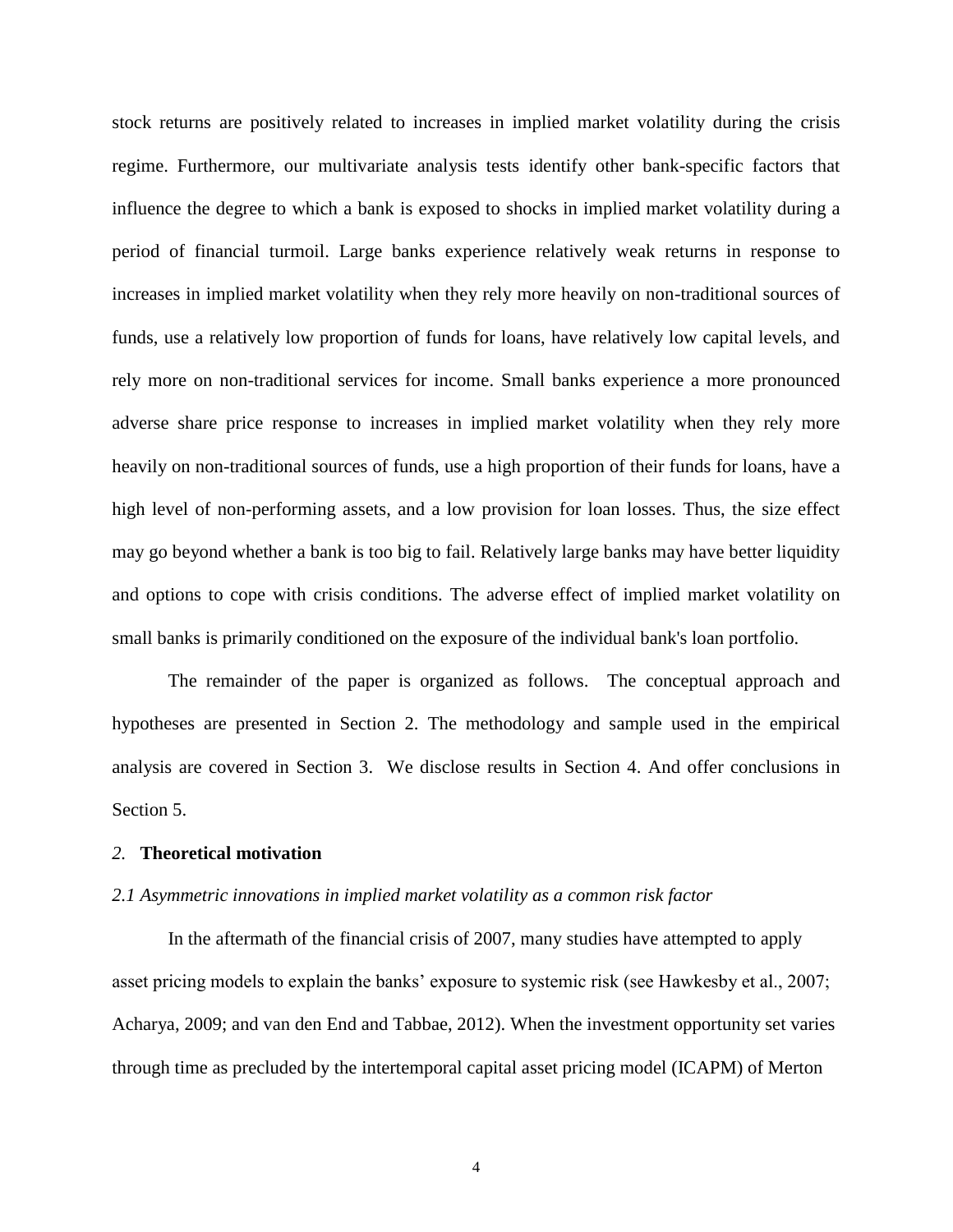(1973), systematic risk premia is a function of the conditional covariances between risky asset returns and innovations in a parsimonious set of state variables driving the dynamics of the investment opportunity set. In further extensions of Merton's ICAPM, Campbell (1993, 1996) shows that risk averse intertemporal investors seek to hedge against unexpected changes in aggregate volatility, which in an ICAPM framework is directly proportional to future expected stock returns. Campbell's framework though does not allow for a direct role for changes in market volatility on expected stock returns as his model is based on the assumption of homoskedasticy. Chen (2003) extends Campbell's model to a heteroskedastic framework, allowing for time-varying covariances and stochastic market volatility. He shows that expected stock returns are a function of market beta, factor loadings on innovations in a parsimonious set of state variables that help to forecast the future market return, and a factor loading on changes in future market volatility. Put simply, during bad economic times forward looking intertemporal risk averse investors will reduce current consumption in order to increase their level of precautionary savings. Hence, implied market volatility serves as an additional "fear" gauge state variable within the ICAPM framework.

Ang, Hodrick, Xing, and Zhang (2006), show that innovations in aggregate volatility are priced in the cross section of average stock returns with a statistically significant market price of aggregate volatility risk of approximately -1% per year. According to the authors, one plausible explanation of the small size of the estimate is the existence of a peso problem; that is, there is a relatively small number of observed spikes in aggregate volatility ex-post compared to the number of spikes expected by the market ex-ante. A peso problem usually is the result of a structural break in the equilibrium relation. They find that stocks that perform poorly during a crisis or bad economic regime (defined by an increasing market volatility) have negatively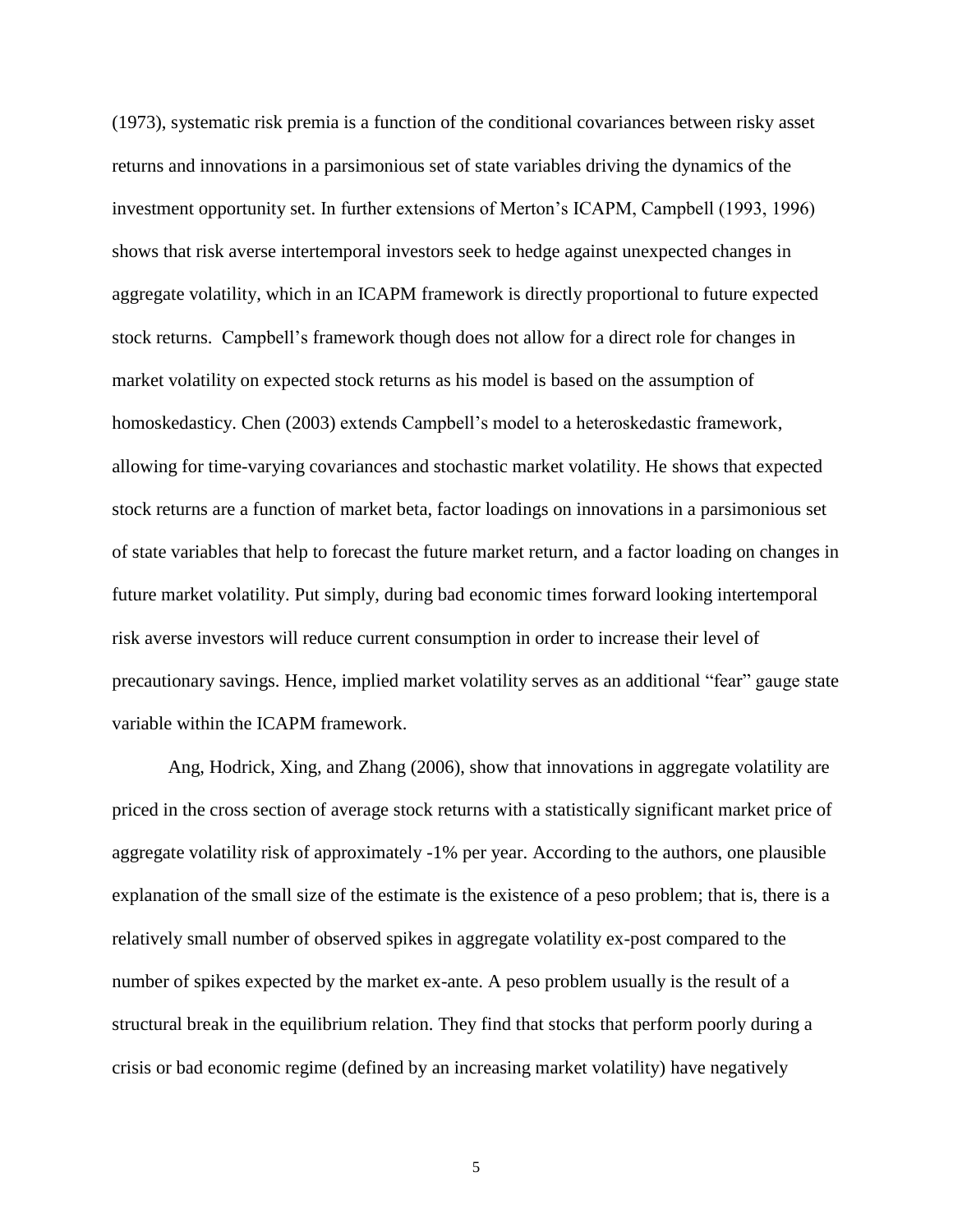skewed returns, while stocks that perform relatively well during the status quo or good economic regime (defined by decreasing market volatility) tend to have positively skewed returns. In this regard, Harvey and Siddique (2000) show that stocks that are relatively more sensitive to innovations in market volatility have lower returns because of investors' preference for coskewness.

The empirical ICAPM used by Ang et al. (2006) does not capture the asymmetric effect that market volatility has on stock returns, whereby negative innovations in stock returns lead to higher future market volatility. Much literature has documented the asymmetric effect in the cross section of stock returns [see Bekaert and Wu (2000) and Wu (2001)]. The controversy in this literature has been about whether the effect is due to a firm-specific effect such as leverage, or a market-wide effect that works through a feedback relation between the variance and drift return equations. Dennis, Mayhew, and Stivers (2006) use a variance decomposition analysis to show that the empirical relation between individual stock returns and innovations in implied idiosyncratic volatility is marginally negative. On the other hand, the negative relation between individual stock returns and aggregate market volatility is statistically significant. Consequently, their results suggest that the asymmetric effect is more related to systematic market-wide effects than aggregation of firm-specific idiosyncratic effects.

We hypothesize that the relation between negative innovations in implied market volatility and bank stock returns might be unique because of the role that banks play as credit intermediaries. In particular, several banking studies discuss the potential contagion effects in the banking industry during the event of a credit crunch or during the bad economic regime when market volatility is relatively high, including those by Aharony and Swary (1983, 1996), Akhigbe and Madura (2001), Hasman and Samarin (2008), Niktin and Smith (2008), Marucci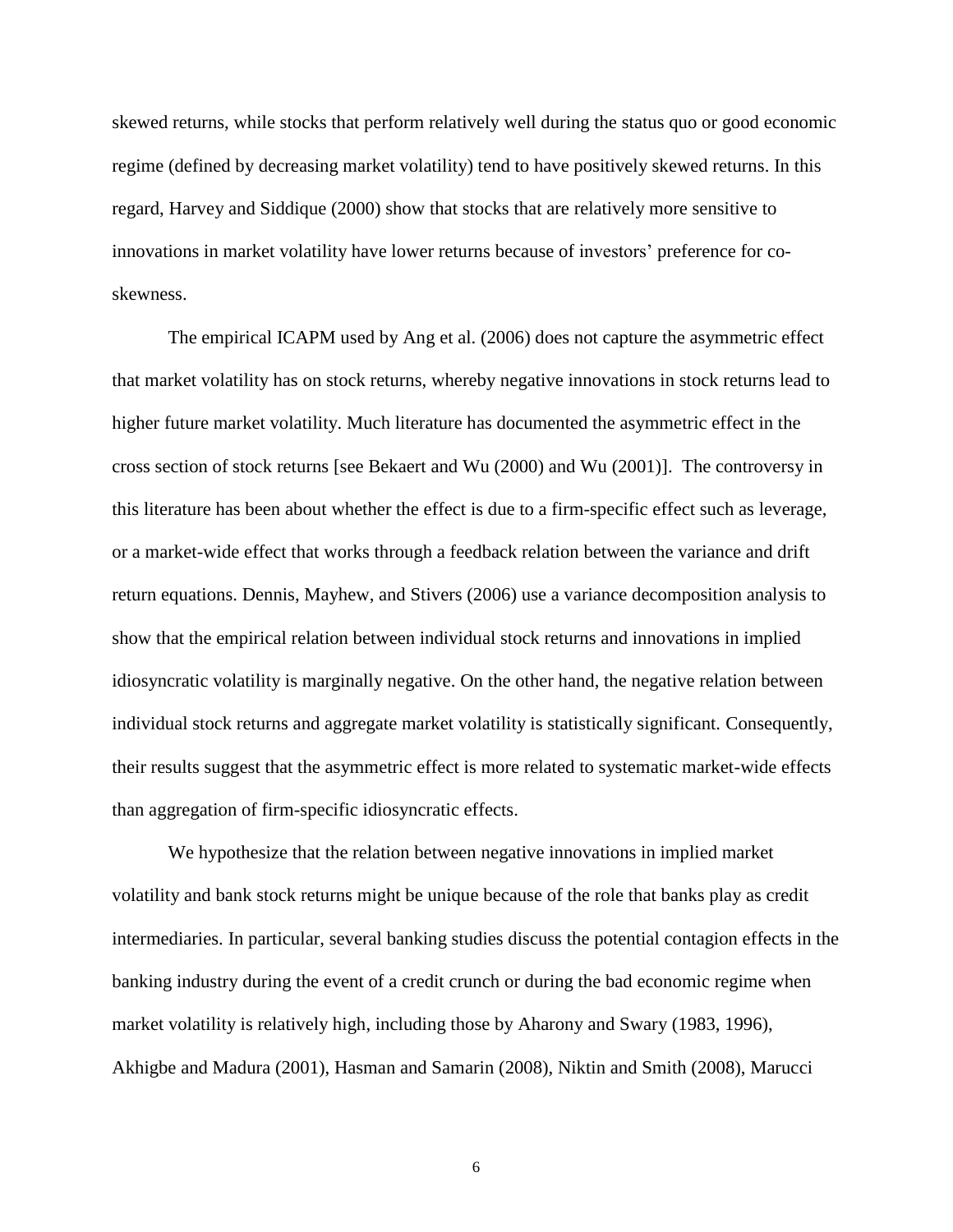and Quagliarello (2009), Niinamaki (2009), Shleifer and Vishny (2010), Alfonso, Kovner, and Schoar (2011), and Gennaioli, Shleifer, and Vishny (2011). However, none of these studies directly examines the asymmetric effect i.e., whether bank stock returns' sensitivity to shocks in implied market volatility increases during a crisis.

We hypothesize that the stock price response of large bank stocks to positive surprises (increases) in implied market volatility is distinctly different than the stock price response of small bank stocks. One reason for this difference is that small banks are more exposed to monetary policy [see Kashyap and Stein (1995, 2000) and Kishan and Opiela (2000)]. In addition, large banks are more diversified and may be able to reduce their exposure to market conditions (see Boot and Schmeits, 2000). Their diversification benefits may even allow them cushion so that they can engage in risky activities (see Demsetz and Strahan, 1997). Furthermore, regulatory protection affords larger banks with flexibility to grow market share during a financial crisis, while smaller banks may be forced to manage more conservatively in order to reduce their exposure during a crisis. Since large banks may be perceived to have upside potential along with limited downside risk during a crisis, they could benefit in an environment in which market fear is high. We recognize that generalizations about large banks are complicated, because only the largest of the large banks might have been too big to fail. Yet, the regulators might have seriously considered some form of subsidy to facilitate a takeover of any large bank in our sample before its value plummeted. Nevertheless, we also apply our analysis to a more narrowly defined portfolio of the ten largest banks as a test of robustness.

*2.2 Bank characteristics that may influence exposure to positive innovations (increases) in implied market volatility*

We hypothesize that the bank share price response to positive shocks in implied market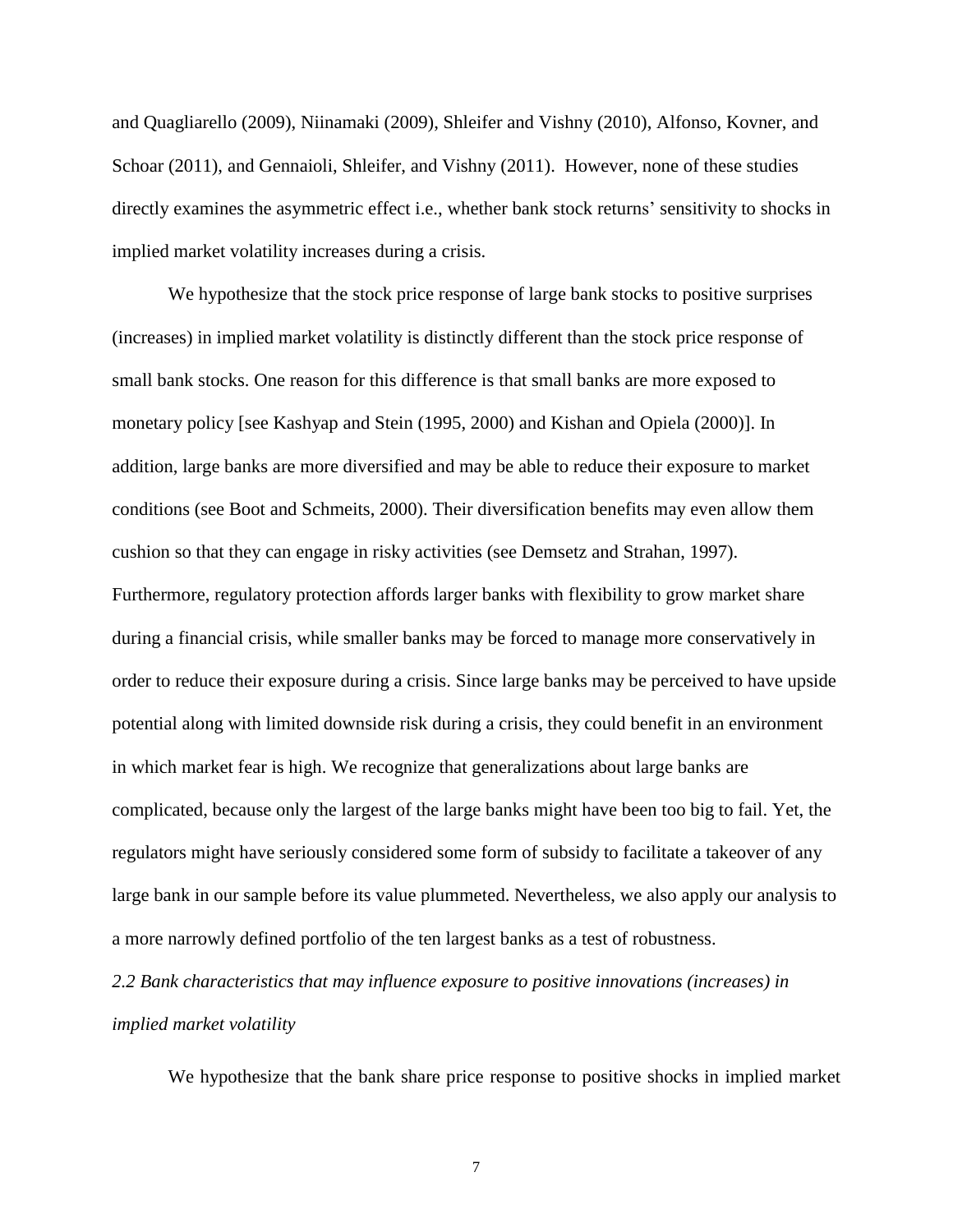volatility is dependent on the following bank-specific characteristics:

**Bank Reliance on Deposits.** Banks that rely more heavily on deposits have a more permanent source of funds, and should be less exposed to volatile market conditions. They may also have more flexibility during volatile market conditions, so that they can pursue investment opportunities that occur. Conversely, banks that rely more heavily on alternative sources of funds such as commercial paper may have restricted access to credit during volatile market conditions (see Shleifer and Vishny, 2010). Therefore, we expect these banks that rely more heavily on alternative sources of funds to experience a weaker share price response to relatively large changes in implied market volatility.

**Bank Cash.** Banks that maintain more cash during the crisis may be viewed as more liquid, and should have more flexibility to pursue investment opportunities. Therefore, we expect these banks to experience a more favorable (or less unfavorable) share price response to relatively large changes in implied market volatility.

**Bank Loans.** Small banks that maintain a high concentration of loans are exposed to credit risk. Their exposure may be especially high during periods of high market uncertainty, as there is a high degree of asymmetric information surrounding the "opaqueness" of their loan portfolios. This effect will be more severe for the small banks that depend heavily on the loan portfolio as a source of profit. In addition, the composition of the loan portfolio may change during the crisis and the changes may be able to explain the sensitivity of big and small banks to increases in market volatility. Fikru (2009) examines the composition of loan portfolio between 2006-2009 and finds that large banks have not significantly changed their portfolio composition while small banks moved from consumer loans to real estate loans during this period.

Thus, we expect that the share price response to relatively large positive shocks in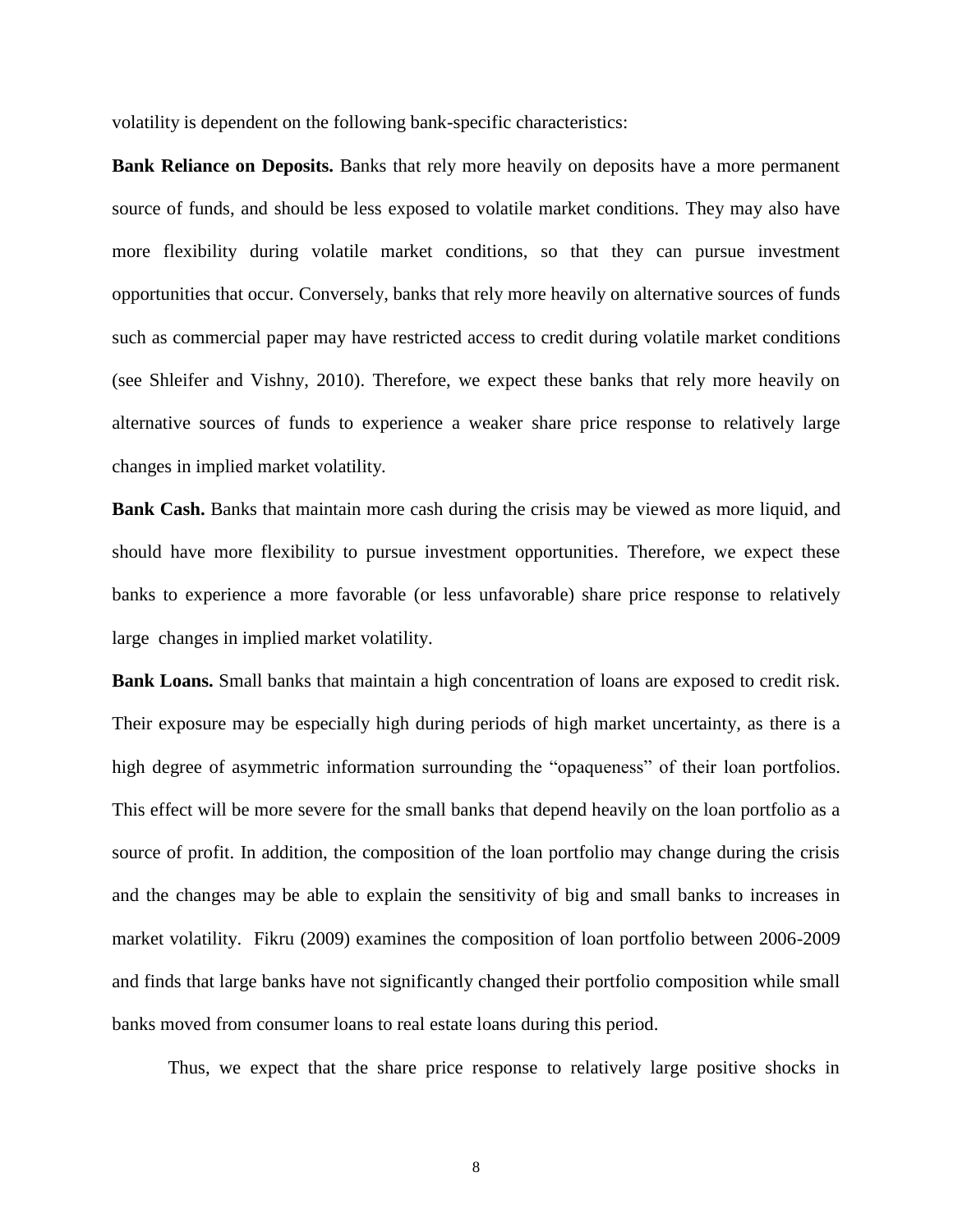implied market volatility will be worse for small banks. Large banks are in a different position because of less exposure to real estate loans, and to possible protection by a too-big-to-fail policy. In fact, large banks that engage in more lending activities may even be rewarded because of their upside potential to gain market share, while benefitting from downside regulatory protection.

**Bank Investment Portfolio.** Banks that invest heavily in securities may be less exposed to low levels of market volatility because they may be perceived to have more liquidity. In addition, they may be subject to less credit risk when holding high-grade securities. Therefore, the share price response of these banks to relatively large changes in implied market volatility may be attenuated. However, the influence of the investment in securities on share price response of large banks may be distinctly different if they are perceived to be too big to fail. Large banks that invest heavily in securities are forgoing loans, and are therefore limiting their potential upside, even while their downside may be protected.

The variables representing the bank proportion of loans and investment securities are strongly and negatively correlated. Because including both variables in the multivariate model results in multicollinearity, we only include one of these two variables when applying any multivariate model.

**Bank Capital.** Banks that have more capital scaled by assets may be less susceptible to high levels of market uncertainty because they should be more capable of withstanding economic shocks (see Gennaioli, Shleifer, and Vishny, 2011). Furthermore, the excess capital gives the banks more flexibility should they wish to expand their investment opportunities. Therefore, these banks should experience a more favorable (or less unfavorable) share price response to relatively large increases in implied market volatility.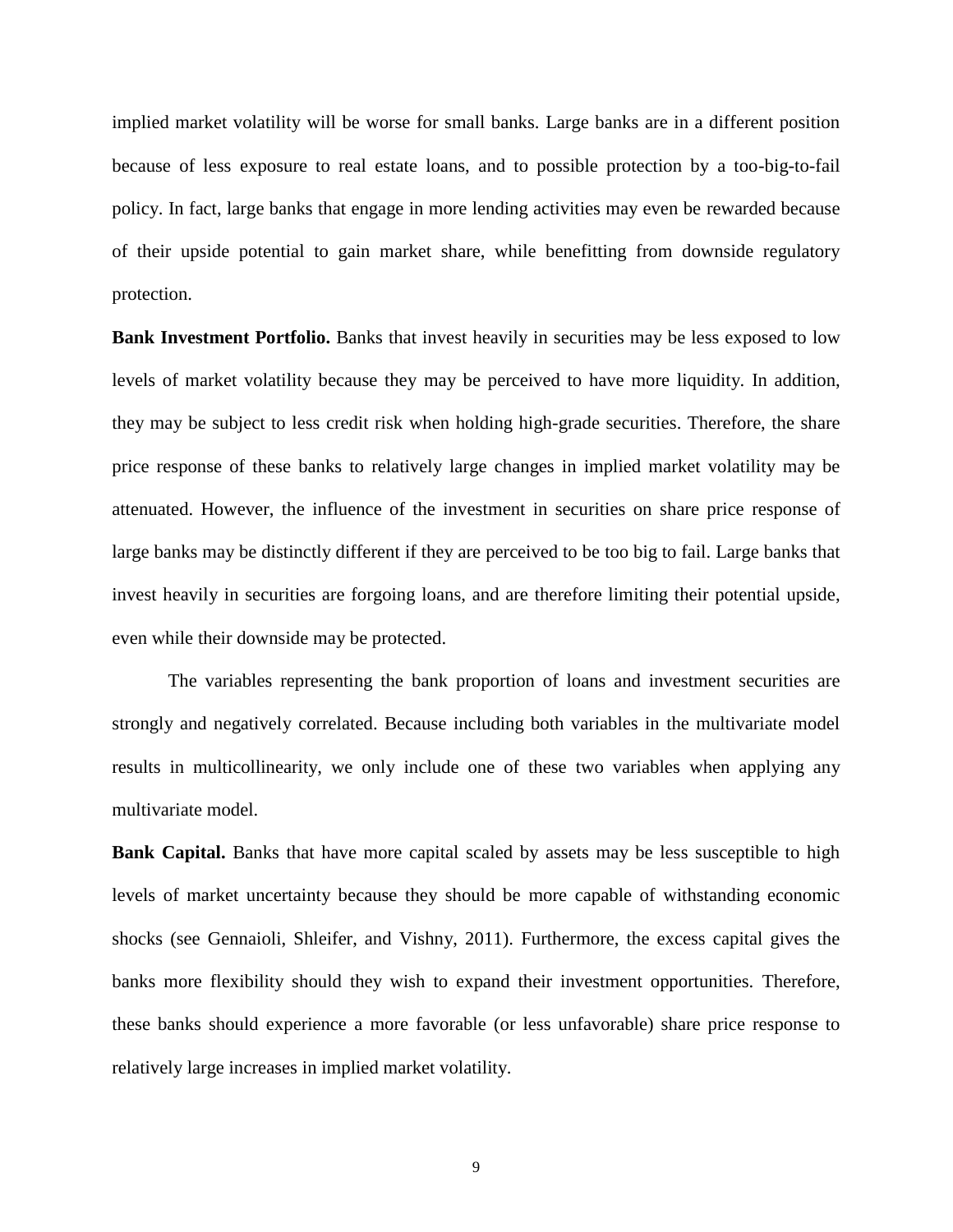**Bank Non-Performing Assets.** Banks that have a larger amount of non-performing assets may be especially vulnerable to higher levels of implied market volatility. When market conditions are very uncertain and in an environment with much asymmetric information, banks with a larger amount of non-performing loans may be subject to a higher level of suspicion by investors. Small banks may be especially vulnerable to relatively large increases in implied market volatility, because they are not protected by regulators.

**Bank Provision for Loan Losses.** Banks that maintain a higher provision of loan losses should be more prepared for deteriorating economic conditions. Furthermore, they may have more flexibility with their future lending operations if they set aside a sufficient level of reserves for the future. Thus, their share price response should respond more favorably (or less unfavorably) to relatively large increases in implied market volatility. Conversely, banks with relatively low provision for loan losses may need to shift to a much more conservative lending strategy so that their existing loan loss provision is adequate in the future. Therefore, these banks should experience a weaker share price response to relatively increases in implied market volatility.

**Bank Reliance on Non-Interest Income.** Banks that rely more on interest income may be more exposed to any conditions that signal a general weakness in credit conditions. Thus, they should be more exposed to relatively large increases s in implied market volatility. Conversely, banks that rely more heavily on non-interest (fee) income should be less exposed to a general weakness in credit conditions, and an increase in implied market volatility. However, a counter argument is that banks that generate much of their non-interest income through non-traditional securities activities could be more exposed to systematic risk. While Rogers and Sinkey (1999) suggest that banks that generate more fee income exhibit lower risk, Stiroh (2006) suggests that banks that earn more non-interest income exhibit more risk. Given the opposing arguments, the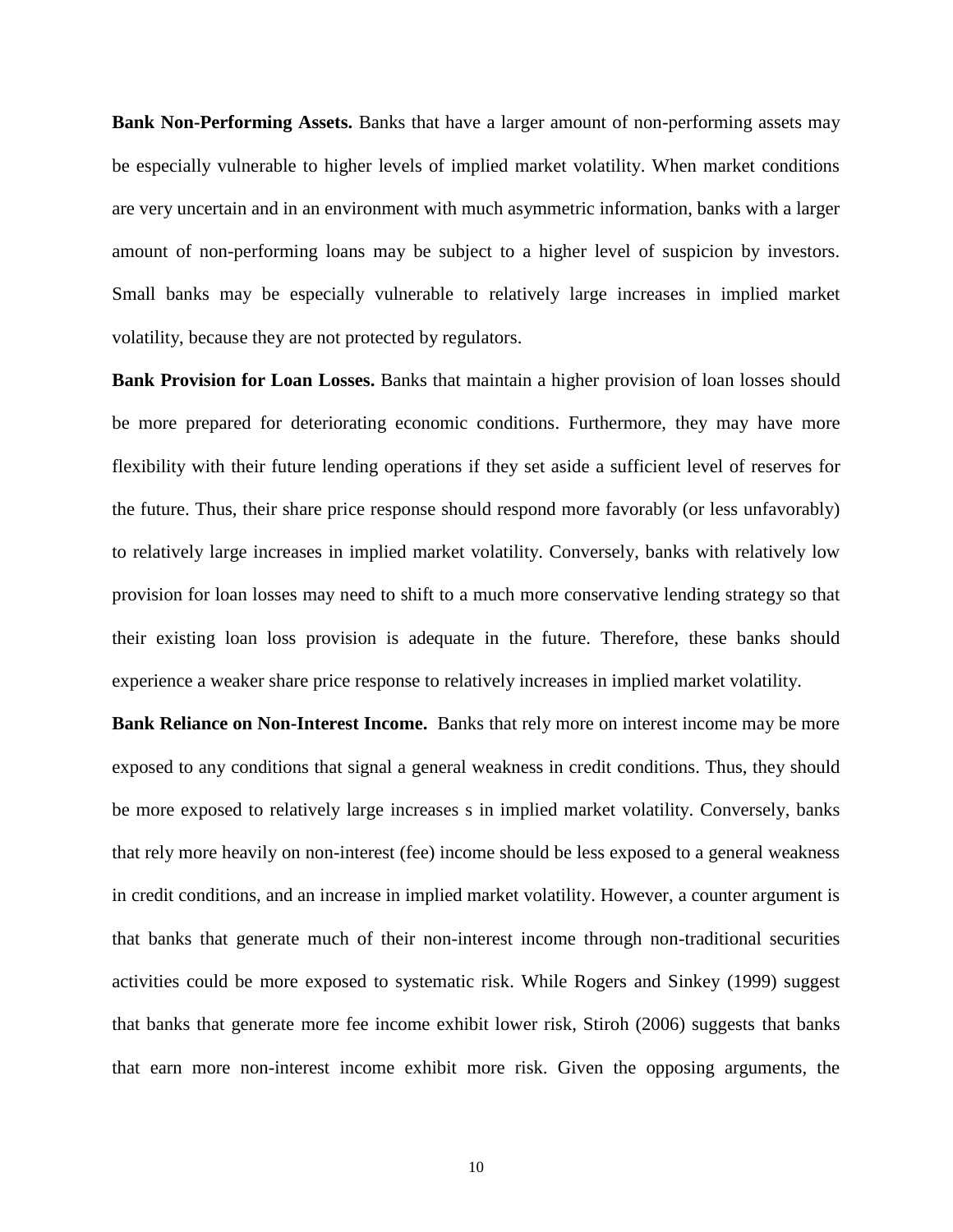relationship between reliance on non-interest income and sensitivity to implied market risk among banks deserves to be tested empirically.

**Banks Sophistication**. It is possible that the sophistication rather than size of the bank drives its sensitivity to increases in market volatility. Large banks may be more sophisticated and as such, they could take advantage of increases in market volatility by using derivatives. To capture the successful/unsuccessful use of derivatives, we use two different measures of bank sophistication. These measures not only vary across banks, but they also vary for a particular bank over time. As our primary measure, we use accumulated unrealized derivative gain/losses. This item is the after-tax amount of unrealized gain/loss on derivative transactions or cash flow hedges. As an alternative measure, we also use derivative gain/losses reported after net income to arrive at total comprehensive income. This is a component of the reconciliation between the company's net income and total comprehensive income and it includes interest rate swap contracts, any adjustment reported in the derivative section, unrealized gains/losses on a derivative contract, hedging gains/losses, net investment hedges and foreign currency forward contracts.

## **3. Data and methodology**

We apply several empirical models to assess whether bank stock returns are generally sensitive to positive shocks in implied market volatility, and to investigate if individual sensitivities of bank stock returns to positive shocks in implied market volatility are driven by bank-specific characteristics.

We build from the partial equilibrium model of Berk, Green, and Naik (1999), in which a firm's returns are a function of: 1) the effects that changing interest rates have on the cash flows produced by the firm's assets in place; 2) book-to-market proxying for the importance of the firm's existing assets relative to its growth opportunities; and 3) changes in the value of the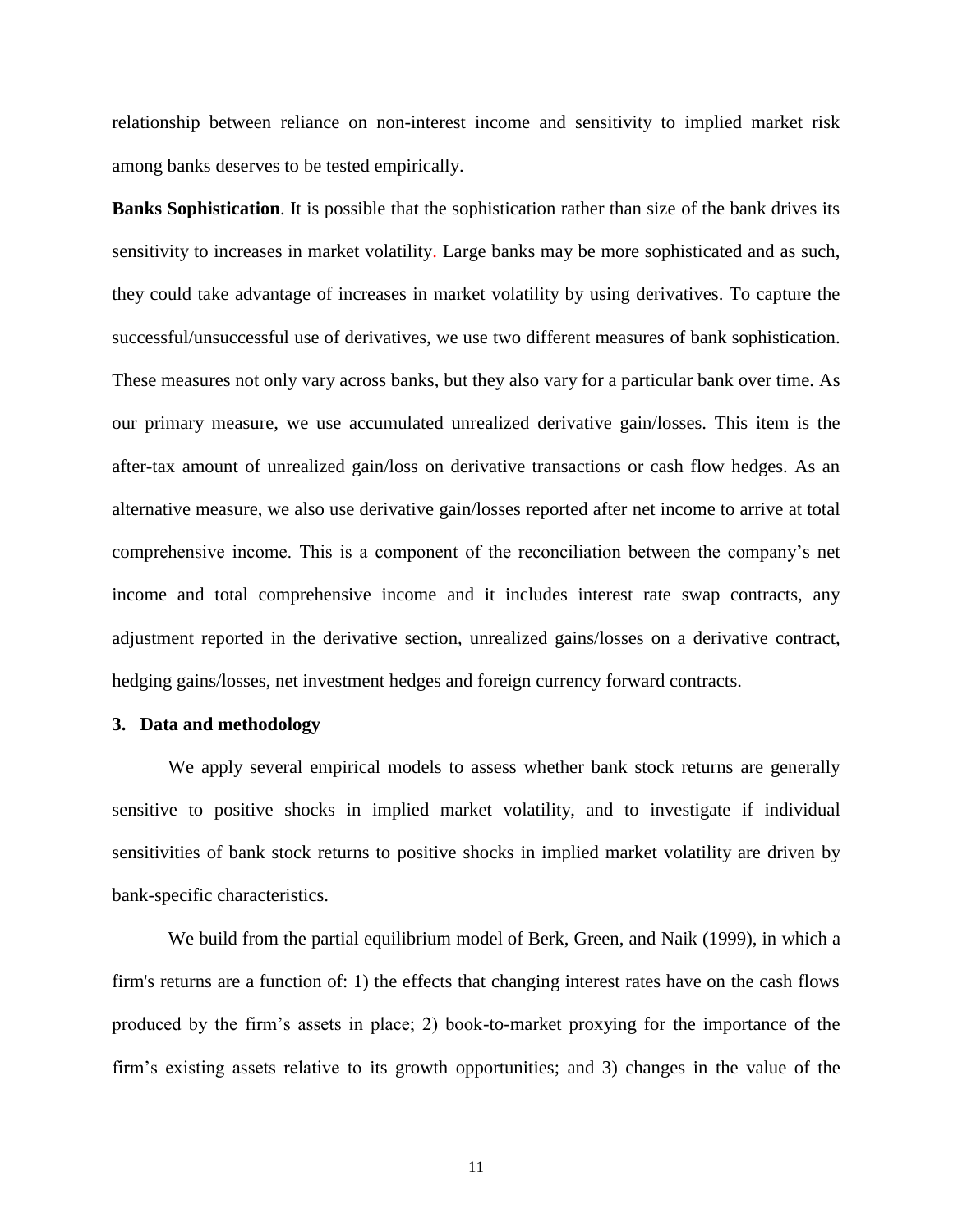firm's growth options as a response to changes in interest rates conditional on the relative size of the firm. A bank's assets in place are its loan and investment portfolios. The valuation of these portfolios is directly affected by changes in interest rates. We account for the differential effect that changes in the slope of the term structure of interest rates may have across large and small banks. This effect may be marginal for a large bank that relies less heavily on the net interest margin and has better access to immunization policies.

To check if daily bank stock returns are sensitive to positive shocks in implied market volatility, we run time series ordinary least square (OLS) regressions that include the market return, an asymmetric implied market volatility factor (ASYM), the interest rate level (RATE), and the slope of the term structure of interest rates (TERM). Our focus is on the asymmetric implied market volatility factor, which represents changes in implied market volatility as proxied by the daily change in VIX, derived from S&P 500 index options. Originally developed in 1987, the VIX index is also referred to as the "fear index" and its purpose is to assess the expected market volatility for the next month. The asymmetric factor (ASYM) is calculated following Delisle et al. (2009) as an interaction term between a dummy that is equal to 1 for positive daily changes in the VIX index and 0 otherwise and changes in VIX. VIX index data are obtained from Bloomberg.

The level of interest rate is proxied by the daily 3-month short term interest rate. The term structure of interest rates (see McKown, 1999) is measured as the difference between the 10–year treasury rate (DGS10) and the 3-month Treasury bill (DGS3M). All interest rate variables are obtained from the Federal Reserve of St. Louis, (FRED) database.

The time series stock return equation is specified as:

$$
R_p = \alpha + \Theta_1 MKTRET_t + \Theta_2 ASYM_t + \Theta_3 RATE_t + \Theta_4 TERM_t + e_t.
$$
\n(1)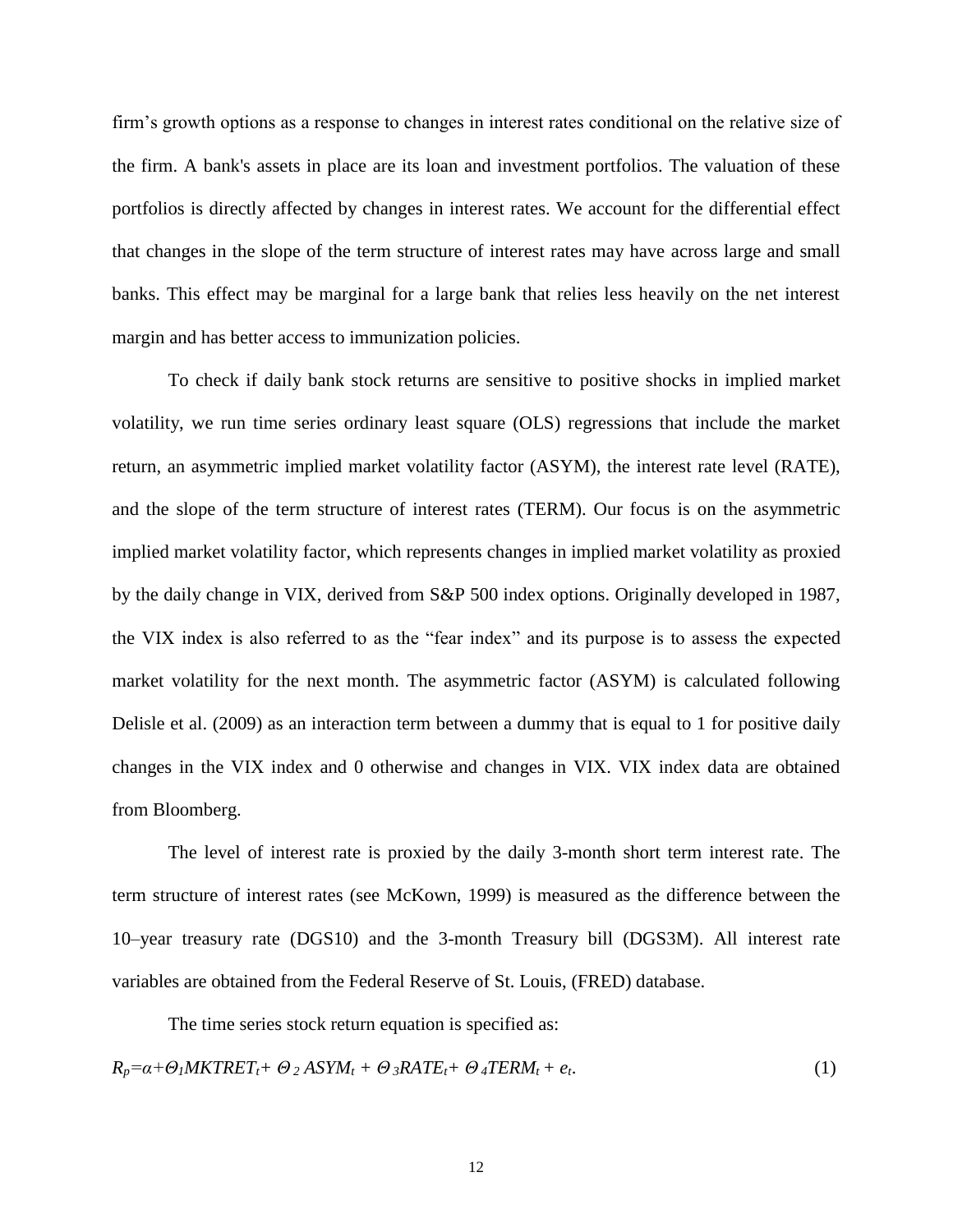A legitimate concern arises about the correlation between implied market volatility and market return. If implied market volatility is highly correlated with the market return, then a significant ASYM coefficient may be the result of its high correlation with the market return, and might simply reflect its possible influence on market return rather than an influence on the bank return that is above and beyond the market influence.

Hence, before estimating OLS time-series regressions we run a regression between stock market returns and changes in the asymmetric factor in order to obtain orthogonalized shocks from VIX, which are then used to represent ASYM. By using orthogonalized shocks, we can measure the pure sensitivity of portfolio returns to changes in implied market volatility and/or its asymmetric effect above and beyond the effect of market return.

Our main hypothesis focuses on the idea that small banks and large banks may be exposed to implied market volatility differently. Thus, equation (1) is run separately for small and large banks. We separate the sample into large, small, and medium banks (top 33%, bottom 33% and middle 33%) and analyze the top and the bottom sub-samples. One of the reasons for eliminating the middle sub-sample is because the division between small and large is relatively arbitrary. Comparing the largest banks to the smallest banks presents a clearer picture about any existing differences in the impact of implied market volatility on large banks versus small banks.

In order to validate our results that small and large banks' sensitivity to implied market volatility differs, we also apply a seemingly unrelated regression (SUR) to estimate the coefficients simultaneously. The SUR model facilitates testing whether the sensitivity of bank returns to the implied market volatility is different across bank size classifications. The following 2-equation SUR model is used to assess the sensitivity of each bank portfolio's returns to implied market volatility: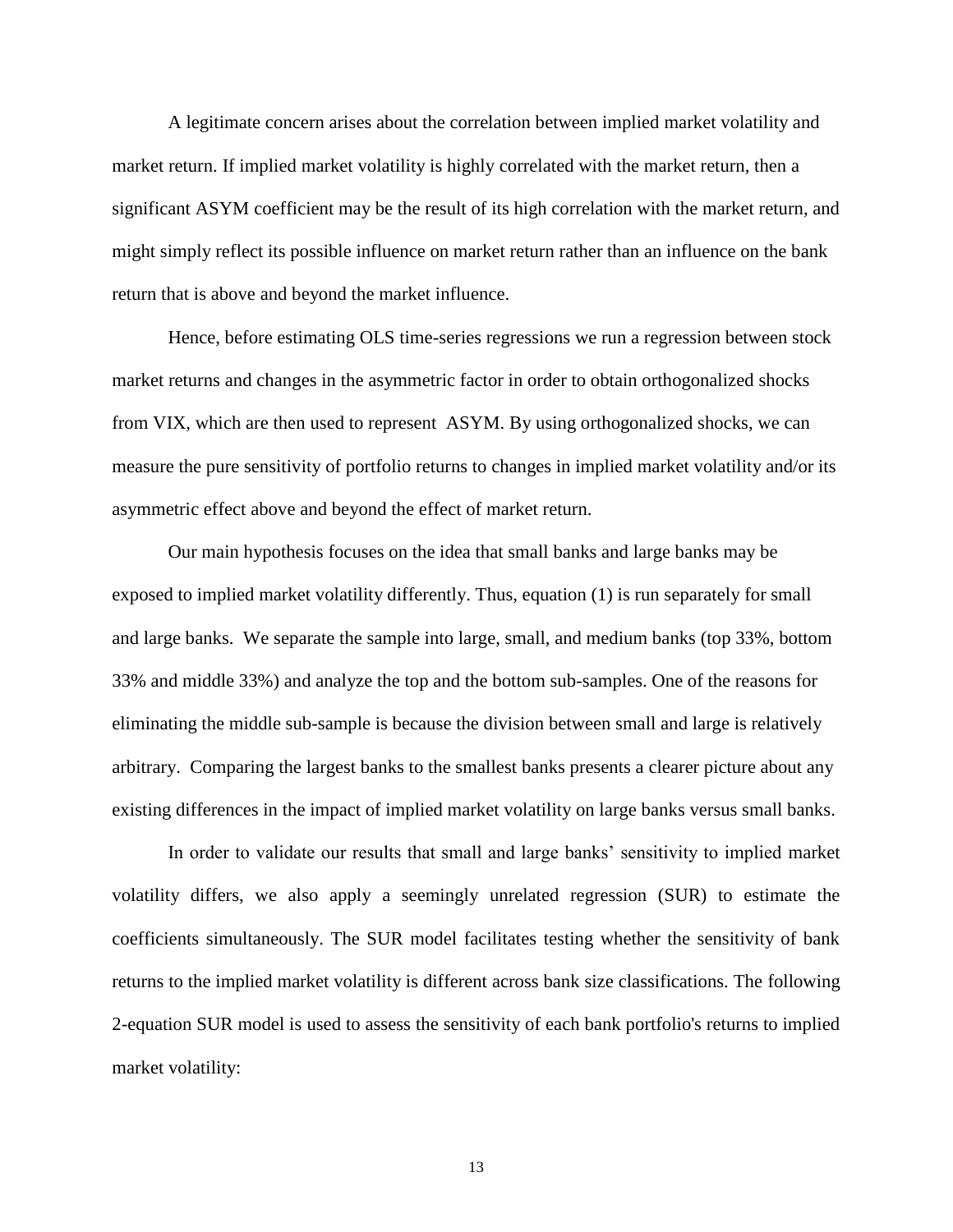$$
R_{p,L} = \alpha + \Theta_1 MKTRET_t + \Theta_2 ASYM_t + \Theta_3 RATE_t + \Theta_4 TERM_t + \nu, \text{ and}
$$
\n(2)

$$
R_{p,S} = \alpha + \Theta_1 MKTRET_t + \Theta_2 ASYM_t + \Theta_3 RATE_t + \Theta_4 TERM_t + w,
$$
\n(3)

where subscripts L and S in the dependent variable represent the samples of large banks and small banks respectively, while v and w represent error terms.

Also, given the methodological discussion in Giliberto (1985) about a potential misspecification problem of running contemporaneous OLS regressions between factors to find orthogonalized residuals, we run a vector autoregression (VAR) model of order  $1<sup>1</sup>$  and use the residuals as independent variables in the SUR regression. Using this method, we can disentangle the market and volatility effects by orthogonalizing all variables with causality flowing from the shocks in the state variables to the market return as required under the ICAPM. We follow the vector autoregression (VAR) approach of Campbell (1996) and write the excess market return *MKT* as the first element of the state vector  $z_t = [MKT, ASYM, RATE, TERM]$ , where the rest of the variables *ASYM*, *RATE*, and *TERM* proxy for changes in the investment opportunity set.

The VAR model we use to obtain the residuals that will become independent variables in the SUR regression is:

$$
z_t = Az_{t-1} + u_t,\tag{4}
$$

where *A* is a matrix of coefficients; and  $u_t$  are innovations in the state variables that enter as risk factors into the SUR regression. Notice that unlike Campbell (1996) here we adopt a nonstructural first-order VAR.

We acknowledge that one of the main empirical challenges is to identify the shocks in implied market volatility. The interpretation of shocks may vary among investors. As a robustness check, instead of using all increases in VIX as a measure of ASYM, we use a dummy

 $\overline{a}$ 

<sup>&</sup>lt;sup>1</sup> Campbell and Shiller (1988) show that any high order VAR collapses to its first order (i.e., lag 1) companion VAR.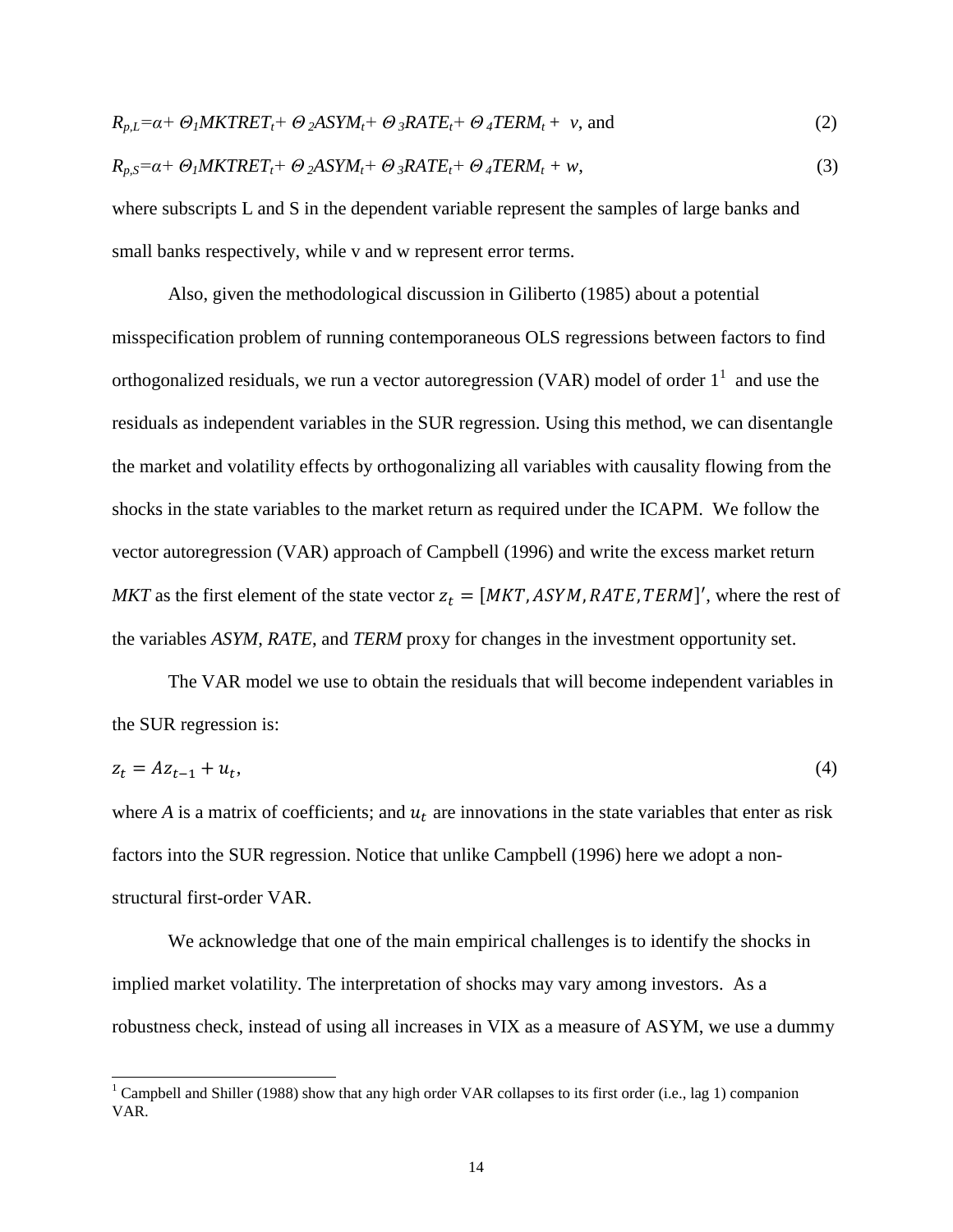variable called SHOCK and set it equal to 1 when the increase is in the top decile and 0 otherwise.

Daily bank stock returns for the period 2006-2009 are collected from CRSP. The sample includes commercial and savings banks (NAICS 522110 and 522210 respectively). We form portfolios of bank stock returns for the pre-crisis and crisis period. The sample consists of 420 day-observations for the pre-crisis period, and 124 day-observations for the crisis period. A total of 189 large banks, 190 medium and 189 small banks are identified for a total sample of 568 banks. The regression analysis is separately applied to the pre-crisis period (2006-2007), and the crisis period (Q32008-Q12009).

One of the questions that we would like to answer is if one can identify major events during the 2008 financial crisis using our methodology. Using the timeline of the financial crisis and policy actions that can be found in the website of the Federal Reserve Bank of St. Louis<sup>2</sup> we seek to identify each major event with the volatility shock on that day obtained from the data measured following our methodology.

Next, we attempt to identify bank-specific characteristics that influence the sensitivity of individual bank stock returns to shocks in implied market volatility. In the first stage, OLS regressions (similar to model (1)) are applied but with individual bank returns as the dependent variable. Models are applied to the crisis period in order to estimate the sensitivity of each bank return to the implied market volatility (as measured by theta  $\Theta$  per bank) for individual banks in the large and small bank samples

In the second stage, we use theta as the dependent variable, and conduct a multivariate analysis to individual banks in the large bank sample to determine if theta is related to bank-

l

 $2^2$  [http://timeline.stlouisfed.org/index.cfm?p=timeline.](http://timeline.stlouisfed.org/index.cfm?p=timeline)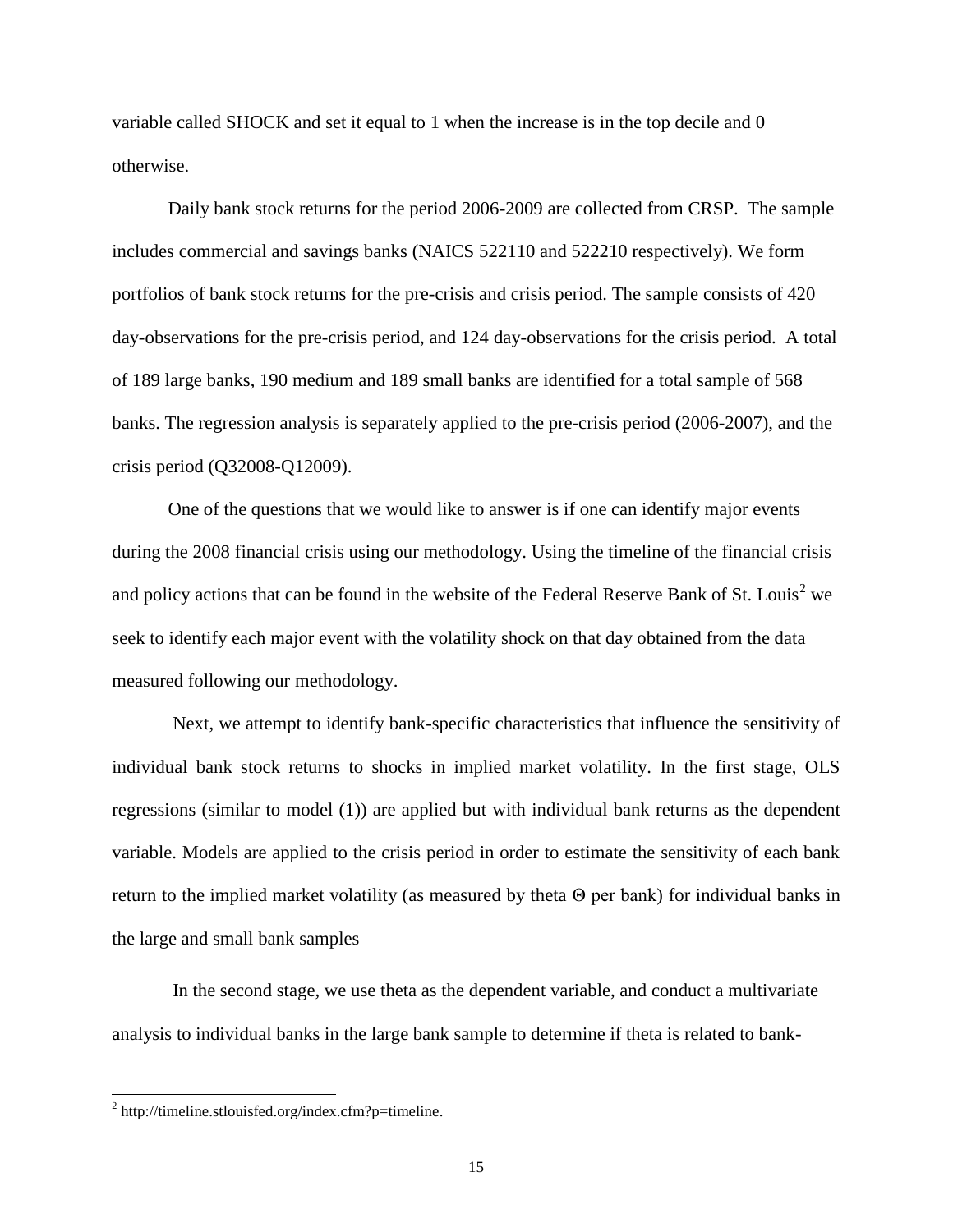specific characteristics. We then replicate that multivariate analysis for individual banks within the small bank sample. We use the following bank-specific variables: deposits, cash, loans, investment securities (INVSEC), capital ratio (CAP), non-performing assets (NONPERF), provision for loan losses (PLL), non-interest income (NONINT) and bank sophistication level (SOPHLEVEL). All variables are scaled by total assets (or total revenue in the case of noninterest income) to account for differences in bank size. Each independent variable is measured as the average of quarterly observations over the crisis period. The multivariate model is specified as:

$$
\Theta_j = \alpha + \beta_1 DEPOSITS_j + \beta_2 CASH_j + \beta_3 LOANS_j + \beta_4 INVSEC_j + \beta_5 CAP_j + \beta_6 NONPERF_j + \beta_7 PLL_j +
$$
  
+  $\beta_8 NONINT_{j+} \beta_9 SOPHLEVEL + e.$  (5)

In addition to exploring the statistical significance, we also analyze the economic significance of the results by rerunning the model in its log form. These results give us the betas that can be interpreted economically as elasticities.

#### **4. Empirical results**

Table 1 presents banks' descriptive statistics before and during the crisis. The major difference in the mean is related to the size of the bank. The mean log of total assets for the small banks is \$5.96 billion before the crisis and \$6.11 billion during the crisis. The mean log of total assets for large banks is \$9.58 billion before the crisis and \$9.74 billion during the crisis. Capital ratios are higher for small banks.. The mean ratio of loans to assets is higher for small banks than large banks, and the provision for loan losses is higher during the crisis than before the crisis. Investment securities as a percentage of total assets are similar for the two types of banks and the two periods. Deposits are about 5% higher for smaller banks than for the larger banks. The mean ratio of non-interest income to total revenue is similar for the two types of banks in the pre-crisis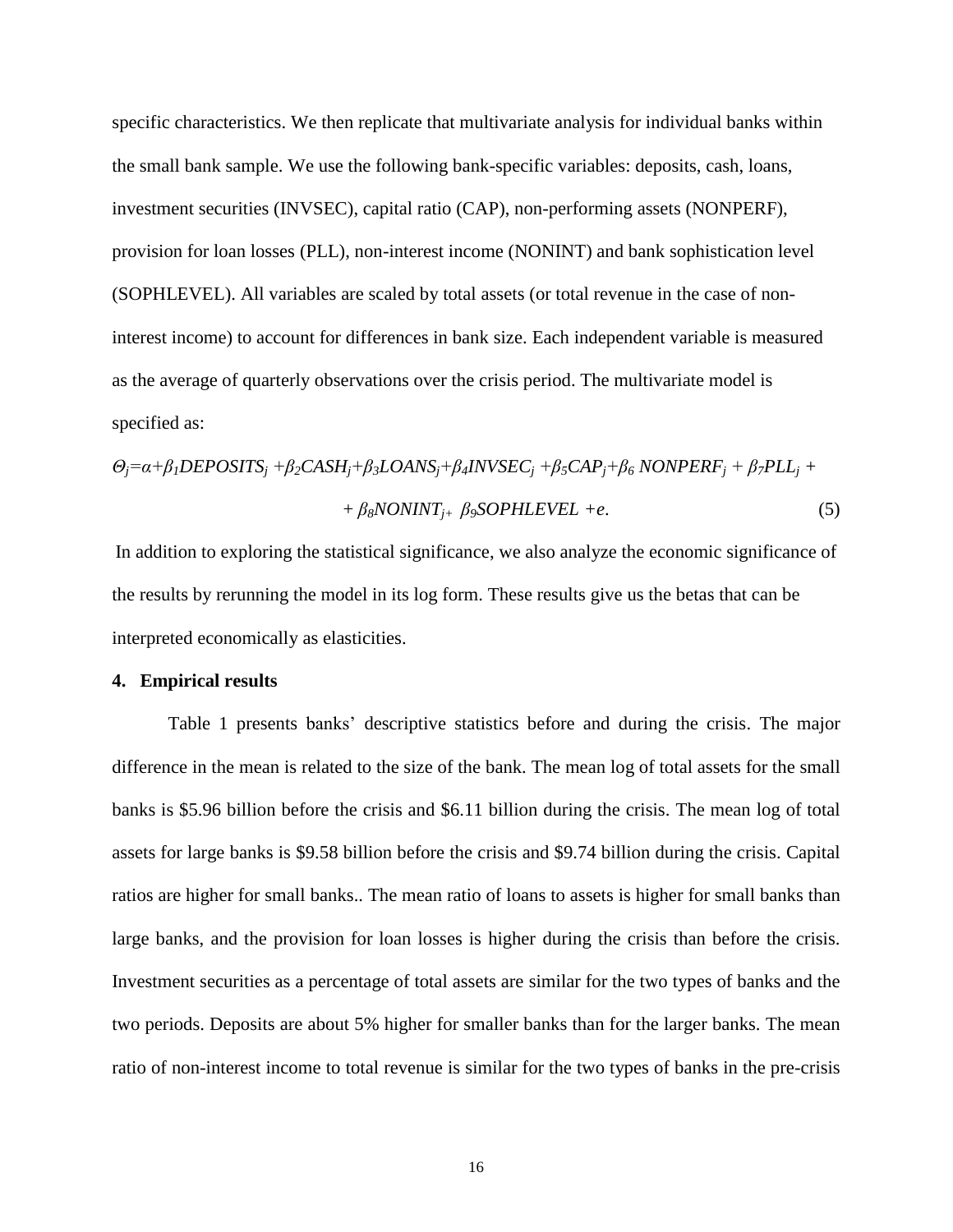period, but higher for small banks during the crisis period.

## *4.1 Sensitivity of bank portfolio returns*

As shown in Figure 1, we can identify major events during the financial crisis with a major spike in aggregate volatility. Looking at the major increases, we can see that they correspond to significant events, such as the creation of the MMIFF and the change in the formula to pay interest rate to banks on their excess reserves. Other major increases correspond to the announcement of TARP and the creation of the Temporary Liquid Guarantee Program, the extension of three liquidity facilities, and the purchase of 4 billion USD in preferred stock of 35 US banks. In addition, increases in implied market volatility seem to correspond to the anticipated collapse of Lehman Brothers and the rescue of AIG. Overall, it seems that increases in VIX signal the trouble within banks but is reduced following major governmental purchases of stocks in banks.

Results from measuring the sensitivity of bank portfolio returns to shocks in implied market volatility are presented in table 2. Large and small bank returns are dependent on the return of the market, as expected. Returns of large banks to stock market conditions are more sensitive than returns of small banks. This is consistent with what has been found in previous studies (see Viale, Kolari, and Fraser, 2009).

Large and small banks react differently to shocks in implied market volatility. During 2006-2007, a positive shock in implied market volatility does not affect the returns of large or small banks stocks. However, during the crisis regime, the ASYM variable is positively and significantly related to the returns of large banks during the crisis. Conversely, the ASYM variable is negatively and significantly related to the returns of small banks during the crisis, and the coefficient for the market return variable is no longer significant. That is, small bank returns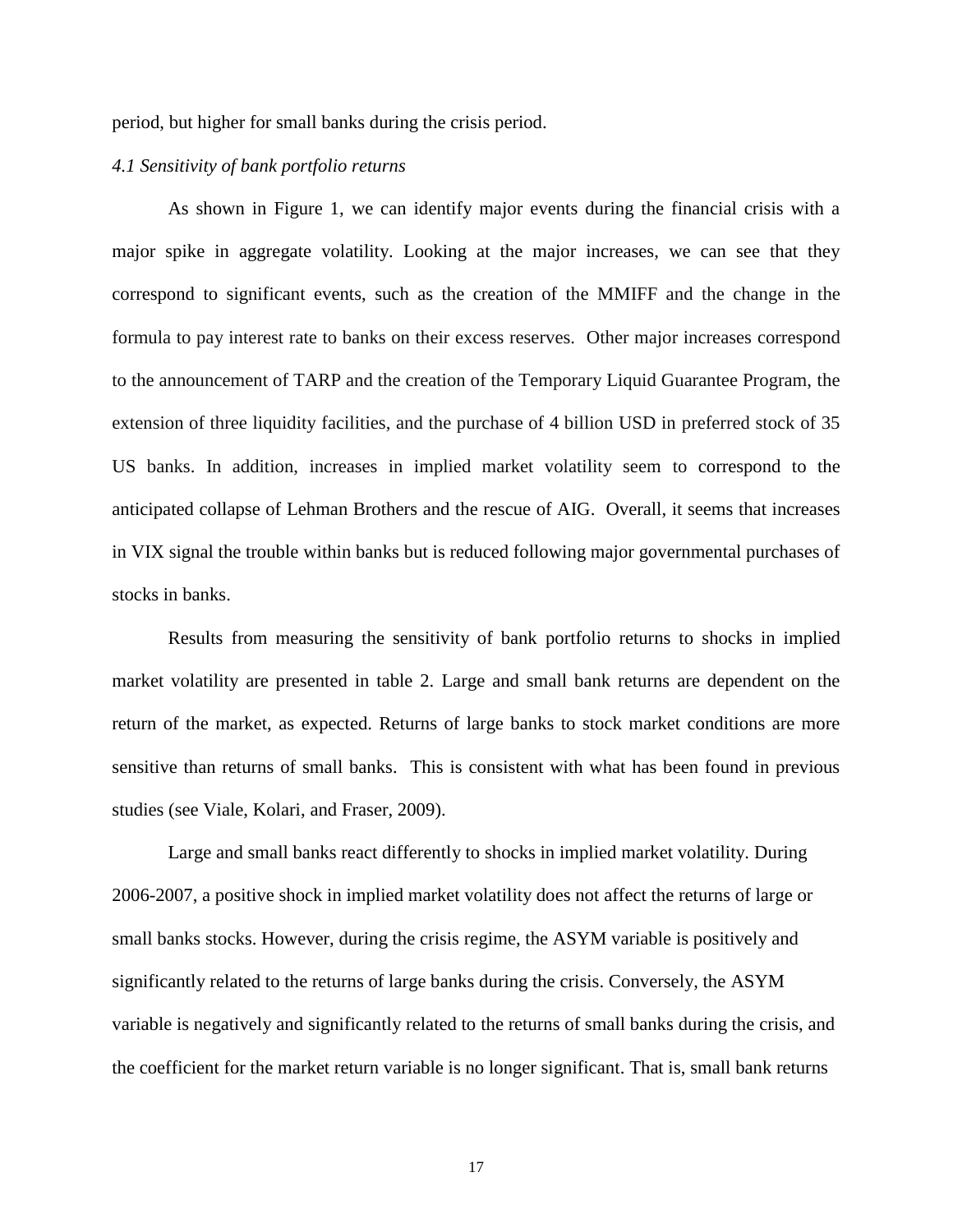are driven by changes in implied market volatility instead of the market return during the crisis.

Robustness check results from the SUR analysis are presented in table 3. The results confirm our prior conclusions. Small bank returns are not sensitive to increases in market volatility before the crisis but they are sensitive during the crisis. Large bank returns are not sensitive to increases in implied market volatility before the crisis but are sensitive during the crisis.

An alternative SUR model is run for the shocks in the independent variables. To derive the shocks, we run a vector autoregression (VAR) model of lag 1 and use the residuals as independent variables in the SUR regression. Using this method, we can disentangle the market and volatility effects by orthogonalizing all variables with causality flowing from shocks to the market variable. The results are presented in table 4. Again, the asymmetric implied market volatility factor is insignificant before the crisis, and significantly negative during the crisis for small banks. Furthermore, the market return coefficient becomes insignificant during the crisis when applied to the small bank portfolio, suggesting that the market influence is replaced by the influence of implied market volatility (market fear). For large banks, the implied market volatility factor is insignificant before the crisis, and significantly positive during the crisis.

We also perform the Chow test to investigate if the coefficients for the ASYM variable are statistically different between small and large banks. With an F-statistic of 187.57 and a probability of 0.000, we conclude that there is a difference in the coefficients for the ASYM between the small and large banks. Similar to our prior findings, the Chow test serves as additional evidence that small and big banks react differently to increases in implied market volatility.

In addition, we re-assess a portfolio of large banks based on a more restricted criterion in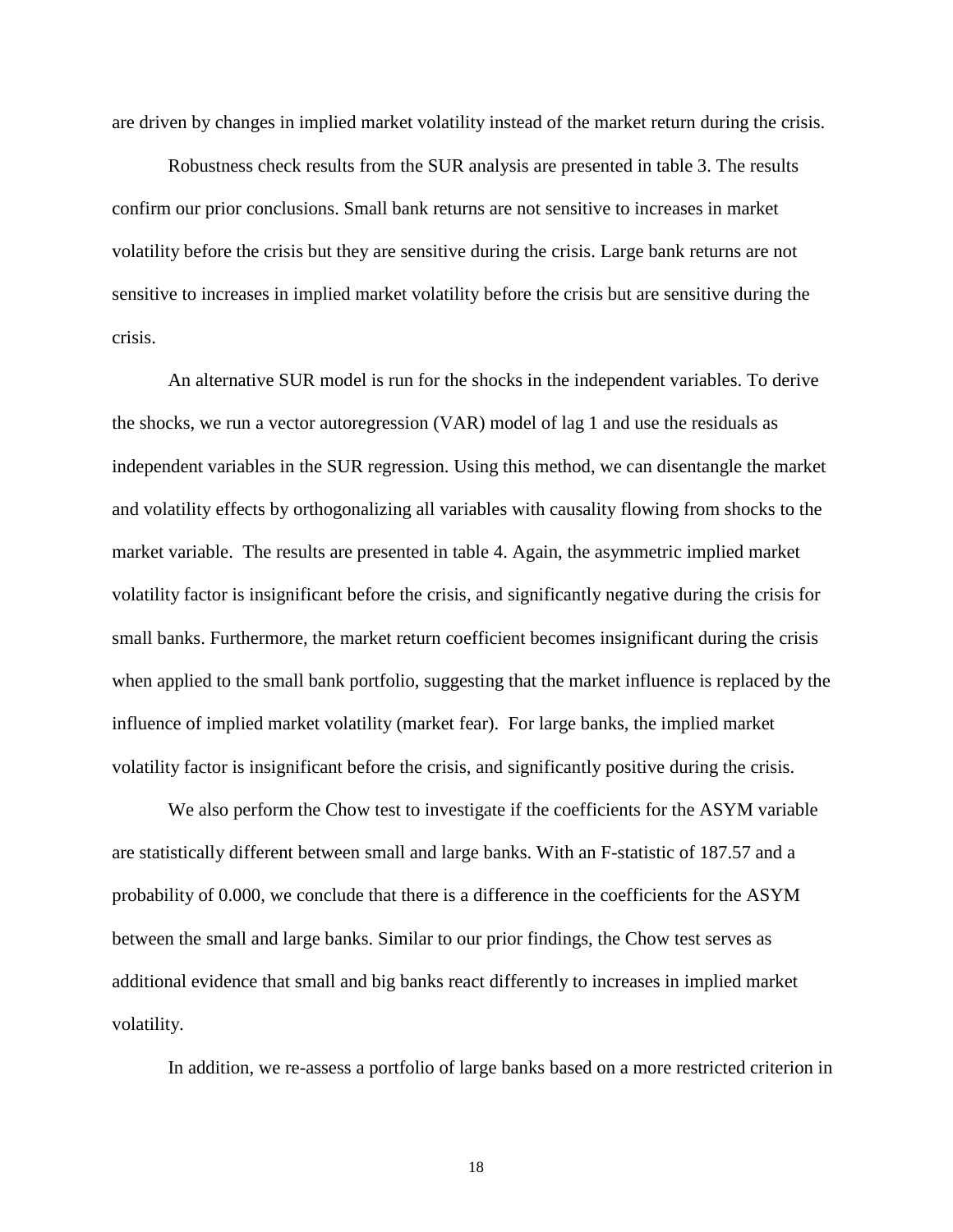which only the banks in the top ten based on market capitalization are included. Results for this portfolio are disclosed in footnotes that accompany tables 2, 3 and 4. The only difference is that when we only look at top 10 big banks, the ASYM coefficient becomes positive and significant in the pre-crisis period, just like during the crisis. The coefficients for the small banks stay the same.

As a robustness check to our proxy ASYM, we use an alternative measure of the asymmetric shock in aggregate volatility called SHOCK. The results presented in Table 6 are quantitatively and qualitatively similar to the ones found in Table 3. The SHOCK coefficient is insignificant for both big and small banks before the crisis. It is positive and significant for the large banks during the crisis and negative and significant for the small banks during the crisis. The results emphasize our original findings that big and small banks valuations react differently to increases in market volatility during the 2008 financial crisis. Thus, we conclude that the results are robust to an alternative definition of increases in market volatility.

## *4.2 Multivariate analysis results*

To assess if positive shocks in implied market volatility affect returns of banks differently within the sample of large banks or within the sample of small banks, we apply a multivariate model to the sample of large banks, and then re-apply the model to the sample of small banks. The results are presented in table 5. An initial analysis of the independent variables reveals a high negative correlation between investment securities and loans, as they serve as imperfect substitutes. The correlation coefficient is -0.6524 in the pre-crisis period and -0.7173 in the crisis period. To avoid the multicollinearity problem, each model is run twice, including only one of these variables at a time.

During the crisis period, the multivariate models explain between 14.07% and 25.37%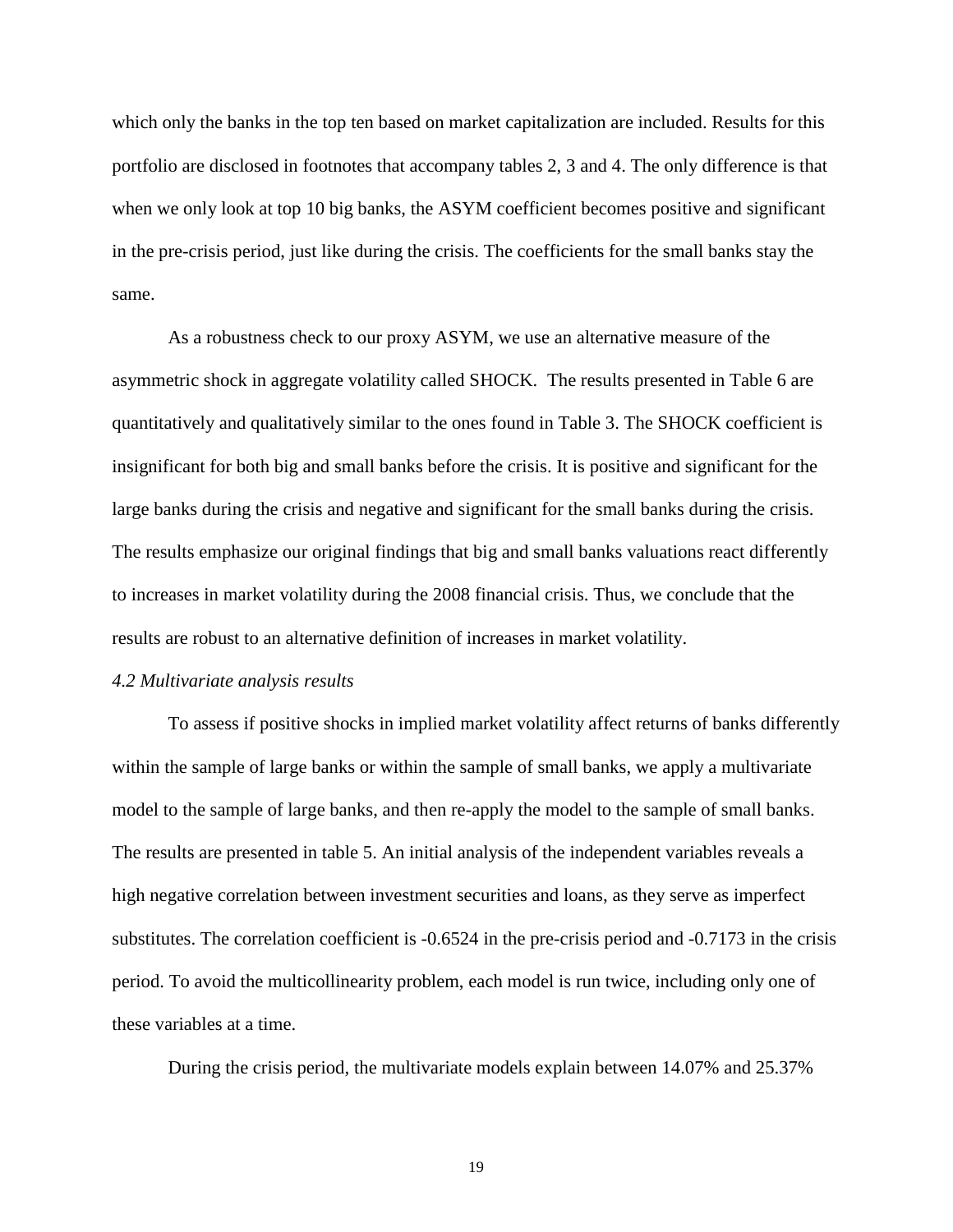percent of the variation in sensitivity to implied market volatility among banks. Not only do investors appear to rely more heavily on implied market volatility when pricing banks during the crisis period (based on earlier results), but they also discriminate among banks based on their financial characteristics when revaluing banks in response to changes in implied market volatility.

The DEPOSITS variable is positive and significant in all models, which supports the hypothesis that banks relying more heavily on deposits as their source of funds are less exposed to high implied market volatility. The CASH variable is not significant in any of the models. The LOANS variable is positive and significant for large banks, which suggests that within the sample of large banks, the bank share price response to increases in implied market volatility is more favorable for banks that maintain a larger amount of loans. The LOANS coefficient is negative and significant for the small banks, which suggests that small banks with a higher percentage of loans suffer more from an increase in implied market volatility. However, the INVSEC variable is not significant in any of the models. These results suggest that large bank borrowers suffer less as a result of increased market volatility compared to small banks.

The CAP variable is positive and significant in both models in which it was applied for large banks, which supports the hypothesis that banks with larger capital ratios experience a more favorable share price response to changes in implied market volatility. The NONPERF variable is not significant for the sample of large banks, but is negative and significant for the sample of small banks. This result for small banks supports our hypothesis that small banks experience a weaker share price response to increases in implied market volatility when they have a larger proportion of non-performing loans. The PLL variable is not significant for the sample of large banks. However, it is positive and significant for the portfolio of small banks,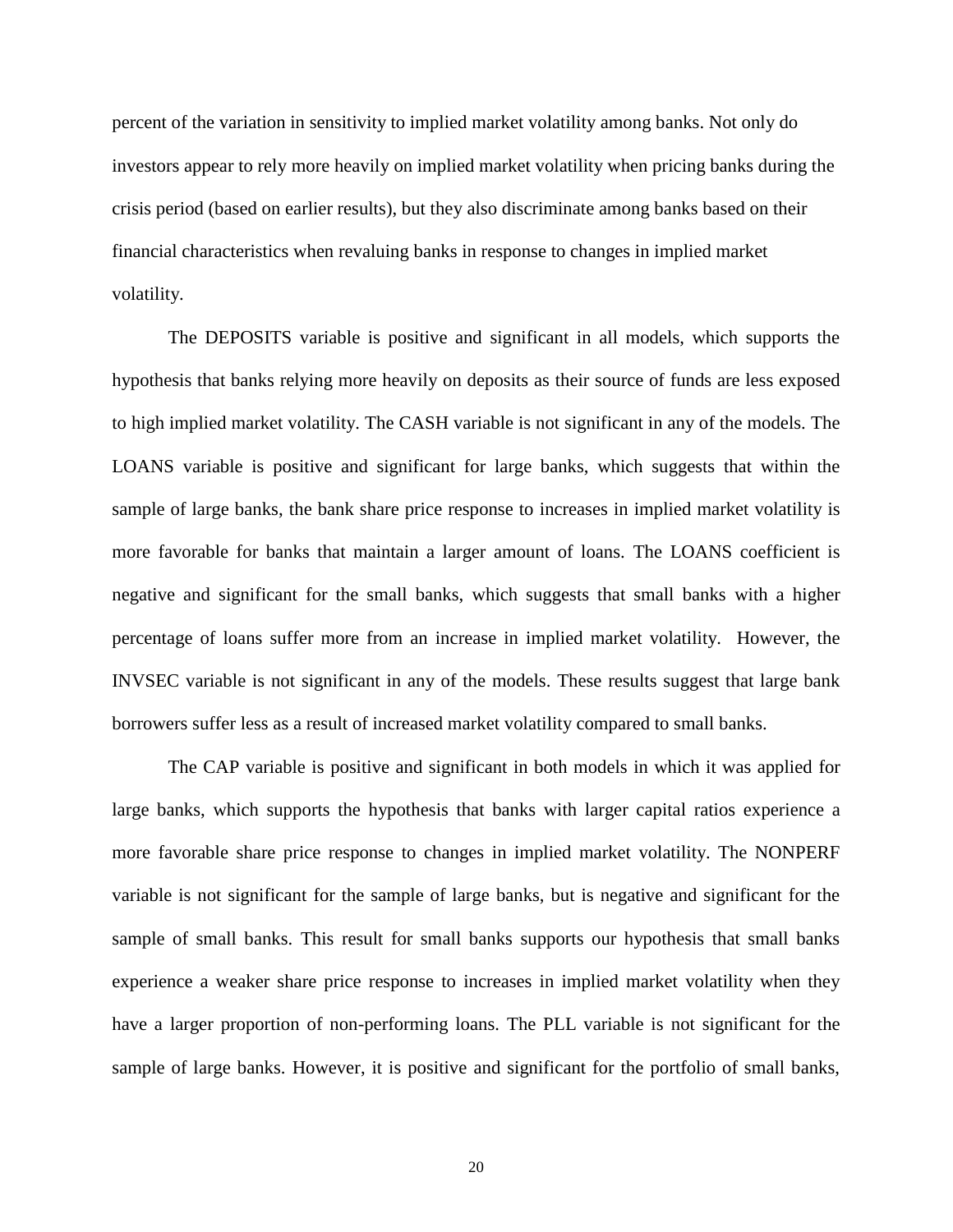which supports the hypothesis that small banks that set aside a higher reserve for loan losses are less exposed to increases in implied market volatility. The NONINT variable is negative and significant for the sample of large banks, which suggests that larger banks relying on more noninterest income experience a less favorable share price response to increases in implied market volatility.

We do not find any evidence that bank sensitivity to increases in market volatility is conditioned by the degree of bank sophistication as proxied by the successful/unsuccessful use of derivatives. With coefficients of -0.0121 and -0.0112 for the large banks (respective p-values of 0.853 and 0.862) and -0.4713 and -0.4613 for the small banks (p-values of 0.132 and 0.122), we do not find that large banks are less exposed to increases in market volatility compared to smaller banks or vice versa. The results for the alternative measure of bank sophistication are similar to the main measure and are presented in Table 5, footnote 3.

To offer more insight about the difference in sensitivity of small banks versus large banks to loans during the crisis, we evaluate the composition of loans for the sample of large banks and small banks in the pre-crisis period and in the crisis period. For the large bank portfolio, commercial and industrial loans represent 17.75% of total assets before the crisis and 17.64% during the crisis. Consumer loans represent 10.40% in the pre-crisis period, and 10.80% during the crisis. Real estate loans represent 29.45% in the pre-crisis period, and 28.54% during the crisis. None of these differences are significant.

For small banks, commercial and industrial loans represented 8.2% of total assets before the crisis and 8.5% during the crisis. More importantly, the consumer loans decreased from 12% to 10%, and the real estate loans increased from 40% to 49%. Both of these changes are significant at the 5% level. The differences in loan composition can explain the relative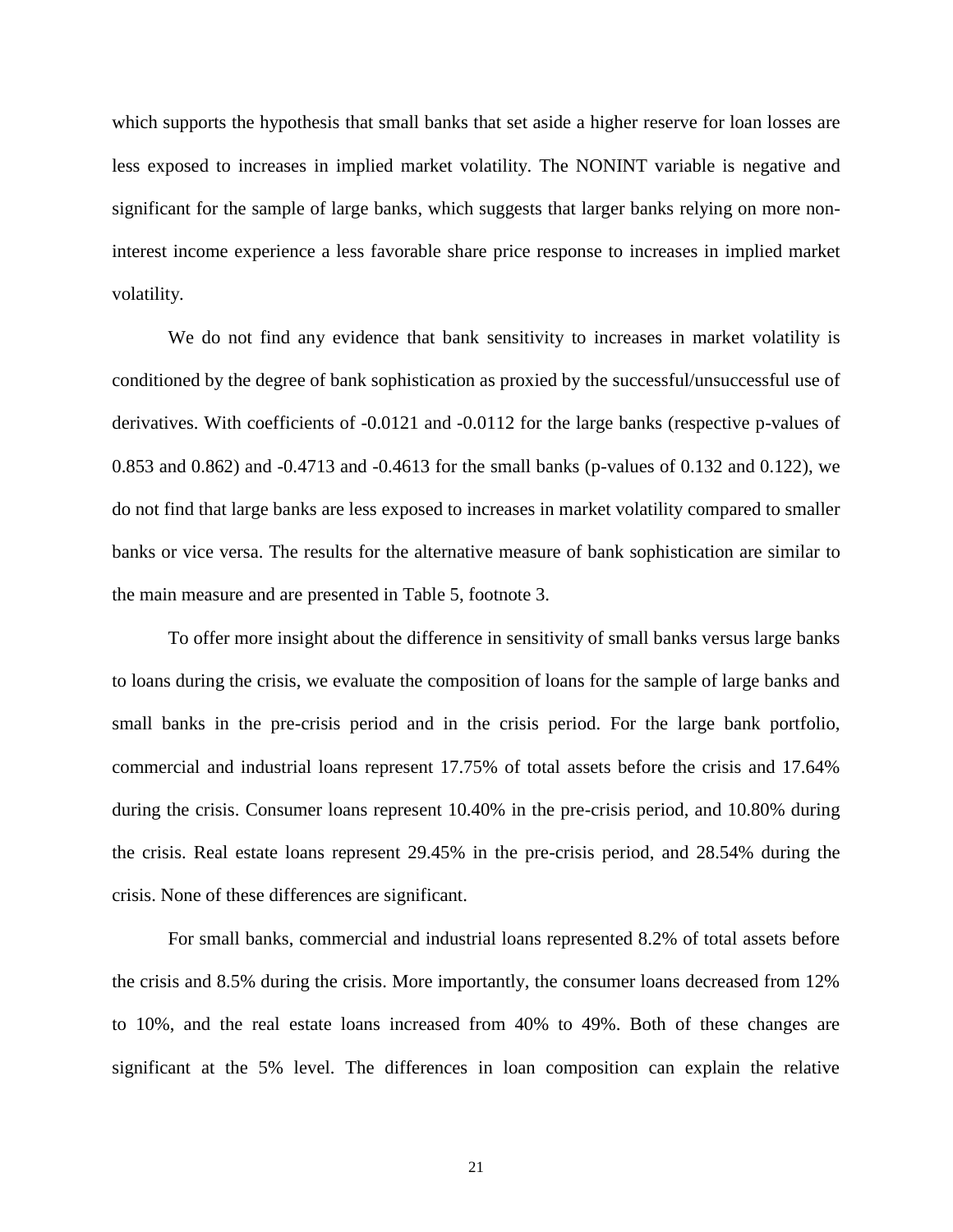difference in sensitivity of small and large banks to increases in implied market volatility. The market may perceive the predominant real estate lending of smaller banks as riskier, which results in a more pronounced sensitivity of small banks to increases in VIX.

Exploring the economic significance of the results, we find that a 1% increase in the deposits held by small banks reduces the sensitivity of those banks to increases in implied market volatility by 1.12%-1.50%, depending on the model. By comparison, large banks that rely on deposits as their main source of funds can reduce their sensitivity to increases in implied market volatility only by 0.7%-0.9% when increasing their deposits by 1%.

As mentioned previously, the effect of loans on the changes in market volatility varies based on the size of the bank. While large banks seem to benefit from an increase in its loan percentage as part of their portfolio of assets, small banks seem to suffer. A 1% increase in the loans held by a small bank results in an increase in the sensitivity to implied market volatility of 1.17%. Interestingly, while large banks appear to statistically benefit from an increase in loans, the economic significance is minuscule; a 1% increase in the loans held by a large bank results in a reduction in sensitivity to increases in market volatility of 0.17%.

The factor that has the most economic impact on the increases in market volatility for small banks is non-performing loans. A 1% increase in the non-performing loans leads to an increase in the sensitivity of small banks to increases in implied market volatility of 8.42%. The provision of loan losses (PLL) is also an important determinant for small banks as a 1% increase in PLL results in a sensitivity reduction of about 2.5%.

#### **5. Conclusions**

Intertemporal asset pricing theory suggests that an increase in implied market volatility can affect bank stock prices, especially during the crisis regime. A challenge in testing the effects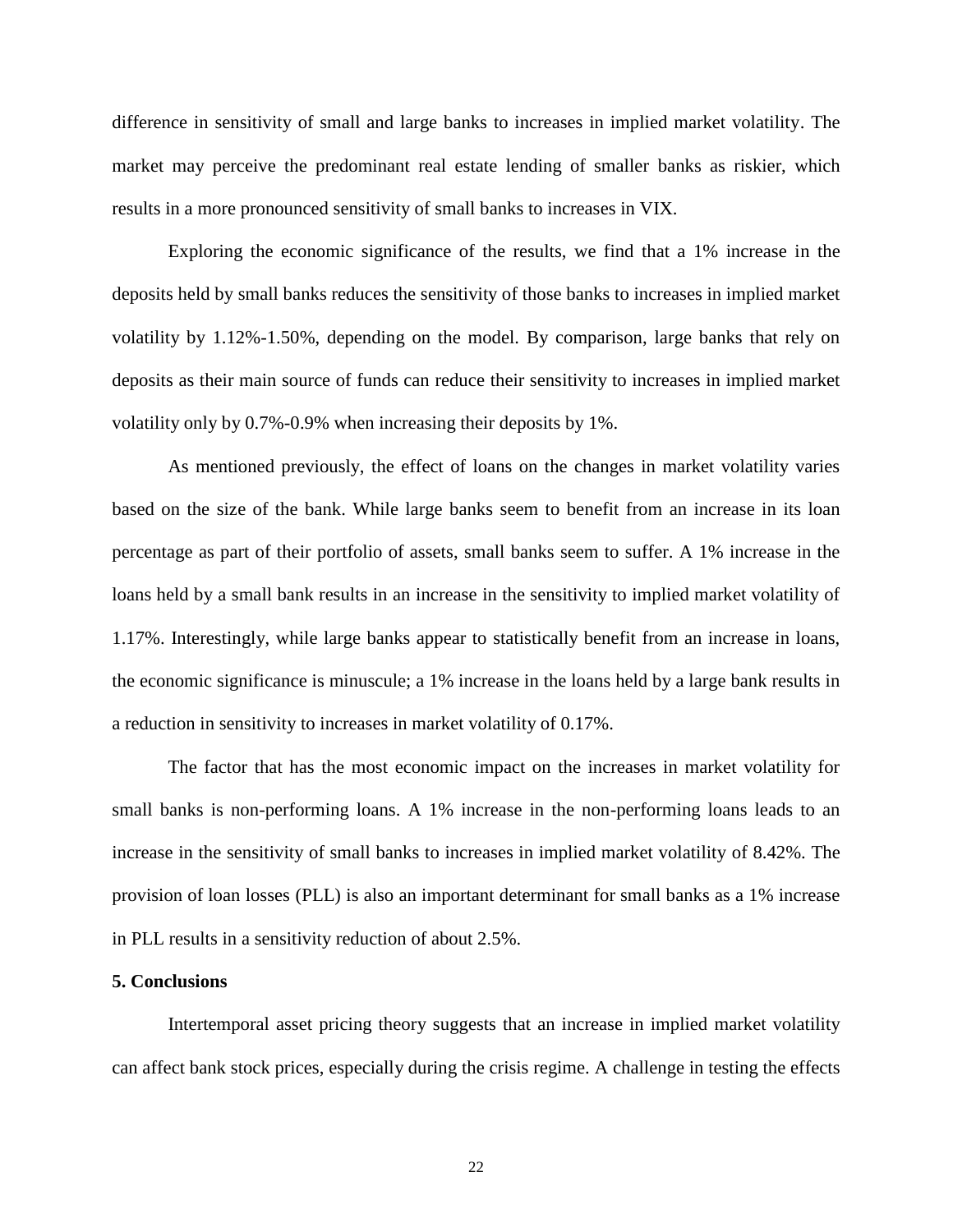of shocks in implied market volatility is its high correlation with market movements, which could cause its effects on bank returns to be disguised by market movements. We disentangle the effects of these two variables on bank stock prices, and determine that an increase in implied market volatility has a significant impact on bank returns, above and beyond the impact of general stock market returns.

We also find that the impact of shocks in implied market volatility on large bank returns is distinctly different from the impact on small bank returns. Large bank returns are favorably affected by increases in implied market volatility, while small banks are adversely affected by increases in implied market volatility. The difference in sensitivity could be partially attributed to the ability of large banks to achieve increase substantial diversification benefits. While large banks are subject to a decline in valuation, they are more diversified across geographical and product space than smaller banks. Therefore, they may establish a natural floor valuation; their diversified operations and their capital can cushion the blow if their revenue is weakened by bad market conditions. Yet, they may be able to capitalize on bad market conditions by expanding their market share, as smaller banks retreat from various product and geographic markets. The high sensitivity of small banks may also be attributed to their focus on real estate loans and their increase in concentration of real estate loans at the time the crisis began.

We also attribute the difference in the share price response to increases in implied market volatility to the perception that large banks are protected by regulators. To the extent that large banks are perceived to be too big to fail, they have much upside potential to gain market share during weak economic conditions, while receiving protection against downside risk. Conversely, small banks are not as diversified, and cannot cushion against conditions that weaken revenue. They are more susceptible to losses in market share. They are perceived by the market to be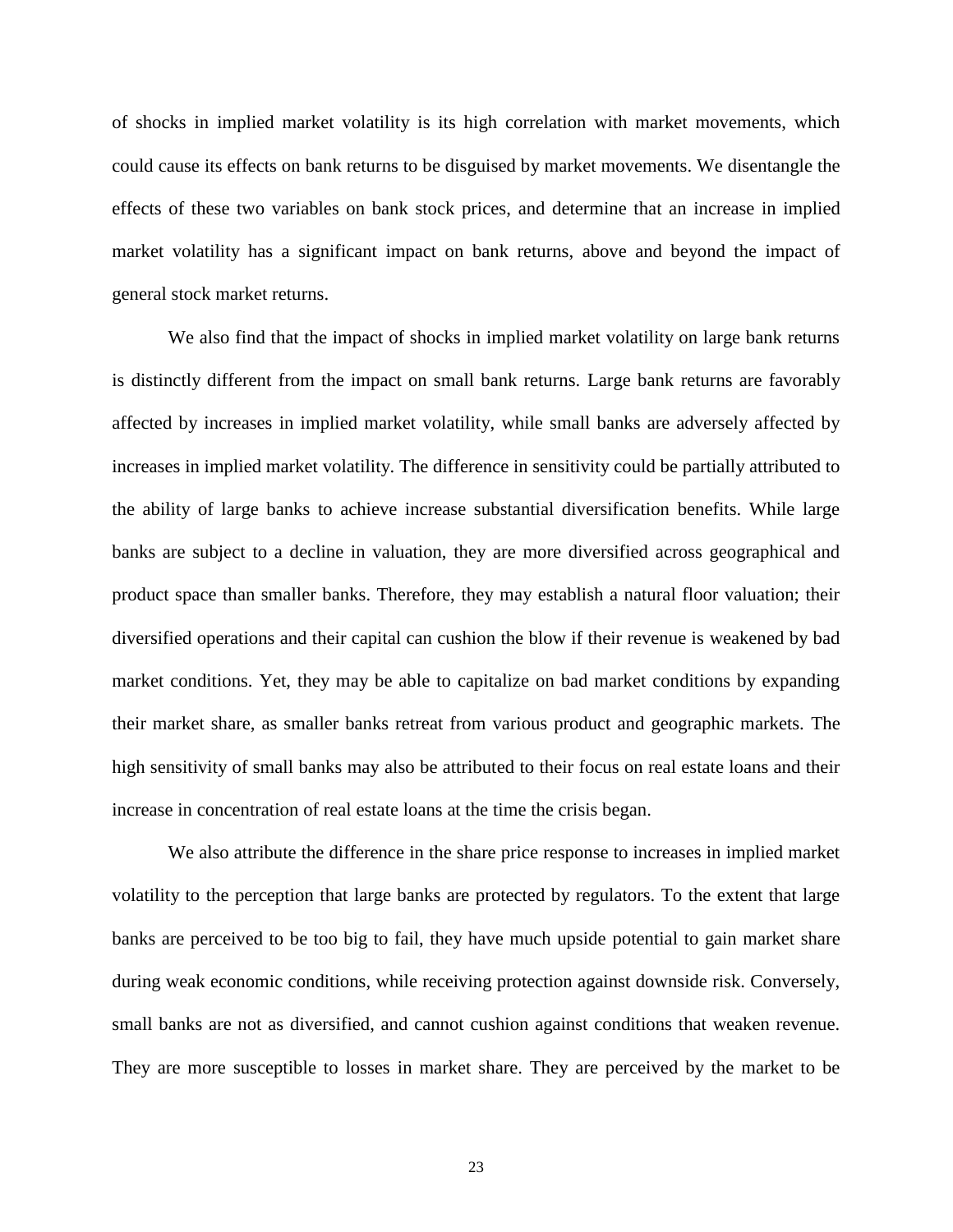small enough to fail, and therefore are subject to more limitations on accessing and using funds when market fear is high.

Based on our results regarding exposure to implied market volatility, we suggest the following policy implications. First, large banks may be more resilient than small banks because being large allows for economies of scale, diversification, and easier access to funding, even in the absence of a safety net. One particular form of diversification is in loans, as large banks do not concentrate as heavily on real estate loans. Second, while some large banks may be better protected than others, regulators may be willing to provide a subsidy to facilitate a takeover and prevent contagion effects that could result from the failure of a large bank. If the market has a similar perception, it establishes an implicit floor valuation, which can attenuate adverse effects caused by shocks in implied market volatility. Even if regulators establish a clear signal that they will not even partially subsidize the rescue of large banks, we expect that size still helps to insulate against market volatility shocks.

## **Acknowledgments**

We wish to thank Iftekhar Hasan (Editor) and two anonymous reviewers for their very helpful suggestions.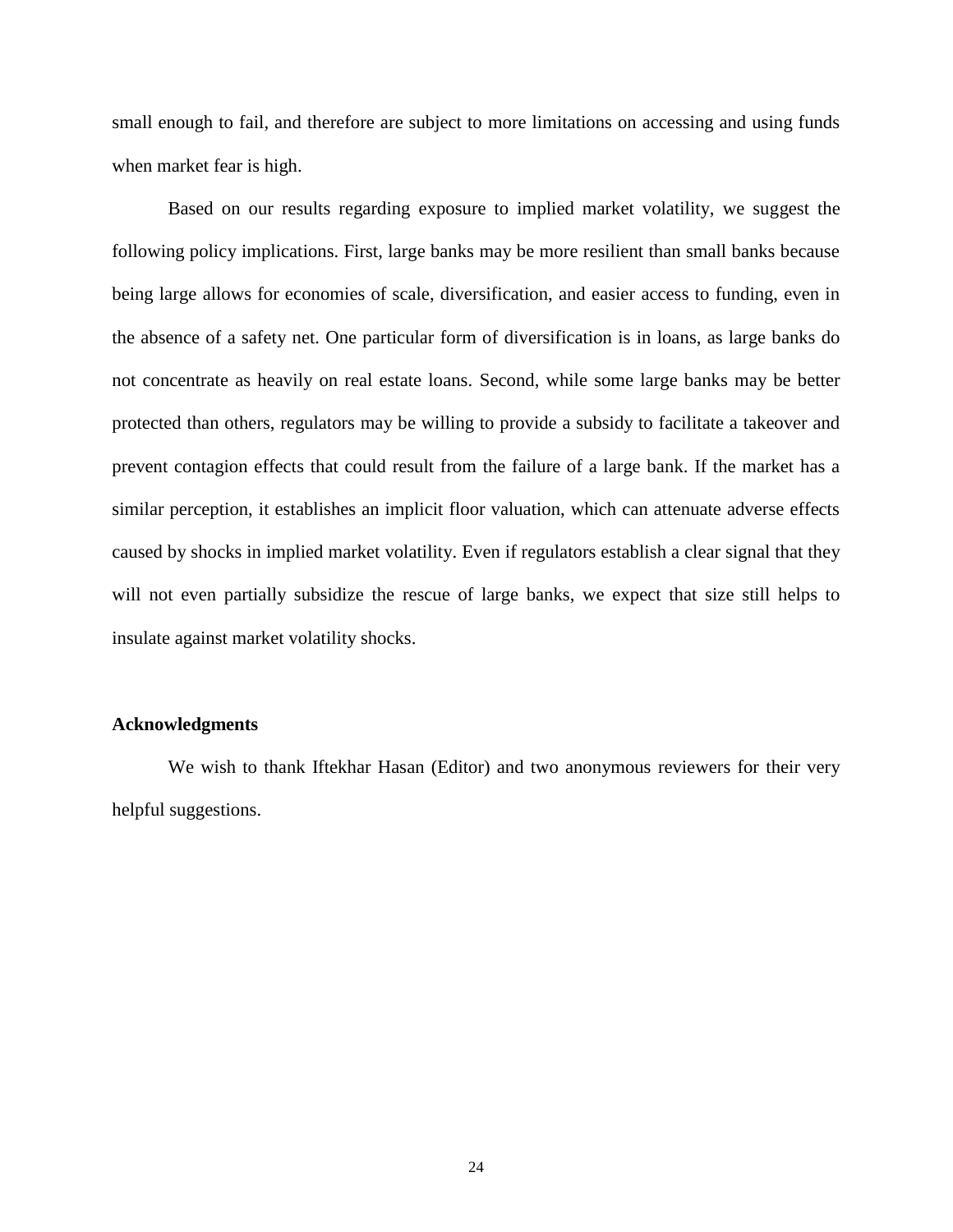## **References**

- Acharya, V. V., 2009, A theory of systemic risk and design of prudential bank regulation, *Journal of Financial Stability*, 5, 224-255.
- Aharony, J., and I. Swary, 1983, Contagion effects of bank failures: Evidence from capital markets, *Journal of Business* 56, 305-322.
- Aharony, J., and I. Swary, 1996, Additional evidence on the information-based contagion effects of bank failures, *Journal of Banking and Finance* 20, 57-69.
- Akhigbe, A., and J. Madura, 2001, Why do contagion effects vary among bank failures? *Journal of Banking and Finance* 25, 657-680.
- Alfonso, G., A., A. Kovner, and A. Schoar, 2011, Stressed, not frozen: the federal funds market in the financial crisis, *Journal of Finance*, 66, 1109-1139.
- Ang, A., R. J. Hodrick, Y. Xing, and X. Zhang, 2006, The cross-section of volatility and expected returns, *Journal of Finance*, 61, 259-299.
- Bekaert, G., and G. Wu, 2000, Asymmetric volatility and risk in equity markets, *Review of Financial Studies*, 12, 1-42.
- Berk, J. B., R. C. Green, and V. Naik, 1999, Optimal investment, growth options, and security returns, *Journal of Finance* 54, 1153-1607.
- Boot, A. W., and A. Schmeits. (2000) "Market Discipline and Incentive Problems in Conglomerate Firms with Applications to Banking." *Journal of Financial Intermediation,* 9, 240–73.
- Campbell, J. Y., 1993, Intertemporal asset pricing without consumption data, *American Economic Revie*w, 83, 487-512.
- Campbell, J. Y., 1996, Understanding risk and return, *Journal of Political Economy*, 104, 298- 345.
- Campbell, J. Y., and R. Shiller, 1988, Stock prices, earnings, and expected dividends, *Journal of Finance* 43, 661-676.
- Chen, J., 2003, Intertemporal CAPM and the cross-section of stock returns, Working paper, University of Southern California.
- Delisle, R. J., J. S. Doran, and D. R. Peterson, 2011, Asymmetric volatility and the cross-section of returns: Is implied market volatility a risk factor? Journal of Futures Markets, 31, 34- 54..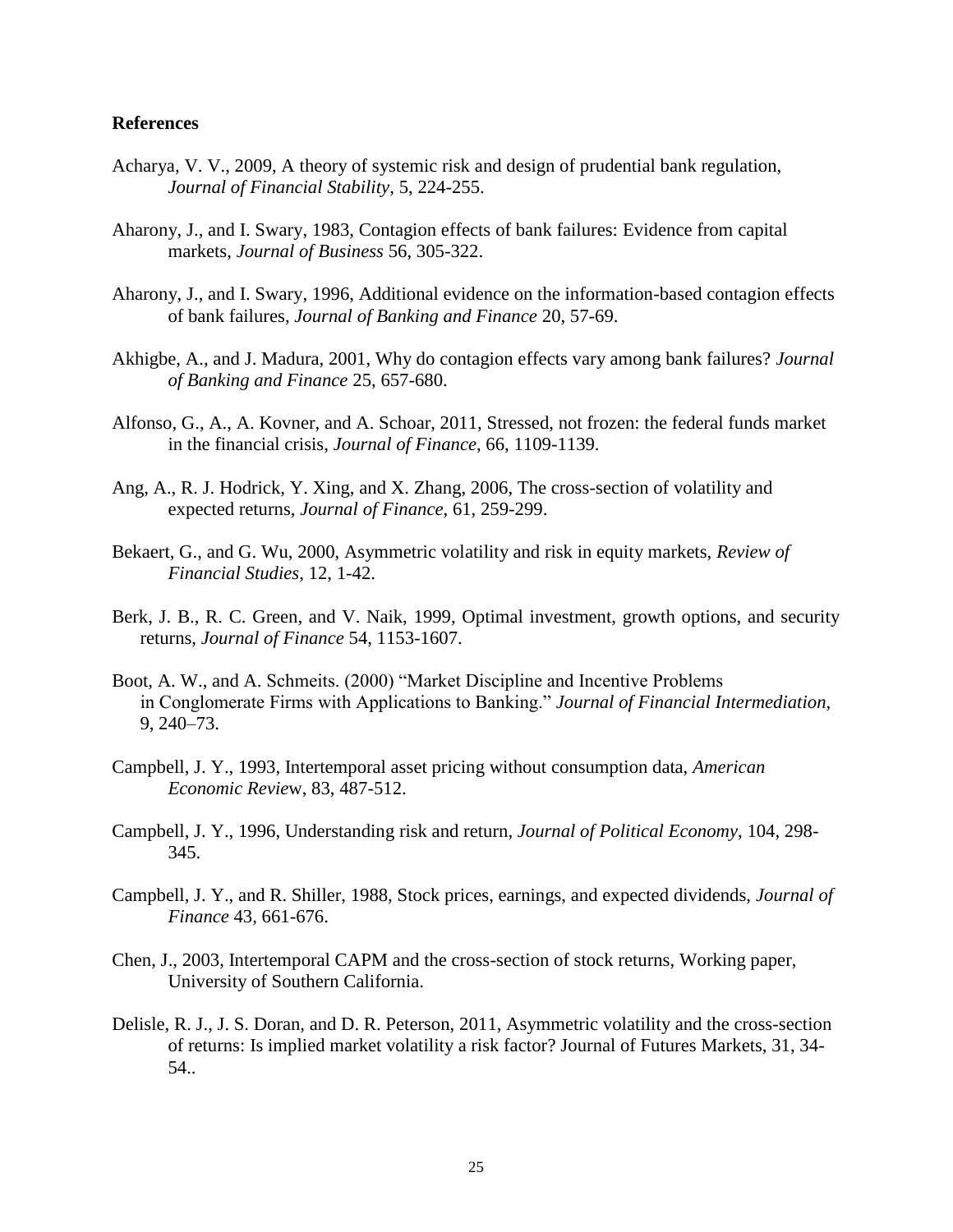- Demsetz, R. S., and Philip E. Strahan. (1997) "Diversification, Size, and Risk at Bank Holding Companies." *Journal of Money, Credit, and Banking,* 29, 300–13.
- Dennis, P., S. Mayhew, and C. Stivers, 2006, Stock returns, implied volatility innovations, and the asymmetric volatility phenomenon, *Journal of Financial and Quantitative Analysis*, 41, 381-406.
- Fecht, F., K.G. Nyborg, and J. Rocholl, 2011, The price of liquidity: the effects of market conditions and bank characteristics, *Journal of Financial Economics 102*,344-362.
- Fikru, M, 2009, "Loan Portfolio and Performance of Bank Holding Companies in the US: 2006- 2008, Discussion paper 2009-07, Southern Illinois University.
- Gennaioli, N., A. Shleifer, and R. Vishny, 2011, Neglected risks, financial innovation, and financial fragility, *Journal of Financial Economics*, forthcoming.
- Giliberto, M., 1985, Interest rate sensitivity in the common stocks of financial intermediaries: A methodological note, *Journal of Financial and Quantitative Analysis* 20, 123-126.
- Harvey, C. R., and A. Siddique, 2000, Conditional skewness in asset pricing tests, *Journal of Finance*, 55, 1263-1295.
- Hawkesby, C., I. Marsh, and I. Stevens, 2007, Comovements in equity prices of large complex financial institutions, *Journal of Financial Stability*, 2, 391-411.
- Kashyap, A. K., and J. C. Stein, 1995, The impact of monetary policy on bank balance sheets, *Carnegie-Rochester Conference Series on Public Policy*, 1, 151-195.
- Kashyap, A. K., and J. C. Stein, 1995, What do a million observations on banks say about the transmission of monetary policy?, *The American Economic Review*, 90, 407-428.
- Kishan, R. P. and T. P. Opiela, 2000, Bank size, bank capital, and the bank lending channel, *Journal of Money, Credit, and Banking*, 32, 121-141.
- Krainer, J., and J.A. Lopez, 2003, What role can securities market information play in the supervisory monitoring process? *Economic Review*, Federal Reserve Bank of San Francisco, 29-45.
- Merton, Robert C., 1973, An intertemporal capital asset pricing model, *Econometrica*, 41, 867- 887.
- Niktin, M., and R.T. Smith, 2008, Information acquisition, coordination, and fundamentals in a financial crisis, *Journal of Banking and Finance* 32, 907-914.
- Niinimaki, J.P., 2009, Does collateral fuel moral hazard in banking, *Journal of Banking and Finance* 33, 514-521.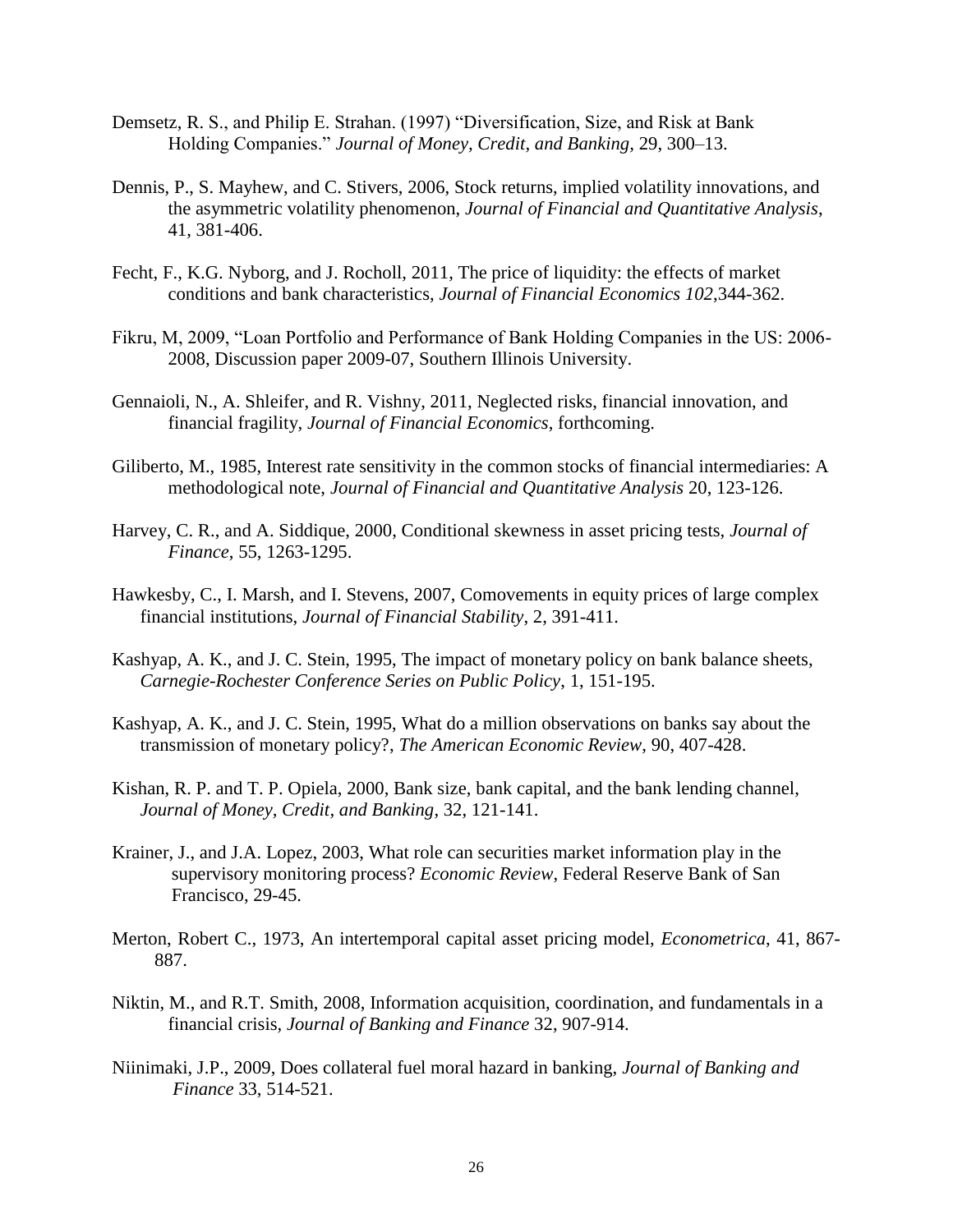- Rogers, K., and J. F. Sinkey, 1999. An analysis of nontraditional activities at U.S. commercial banks, *Review of Financial Economics* 8, 25-39.
- Shleifer, A., and R. Vishny, 2010, Unstable banking, *Journal of Financial Economics* 97, 306- 318.
- Stiroh, K.J., 2004, Diversification in banking: Is noninterest income the answer? *Journal of Money, Credit, and Banking* 36, 853-882.
- Stiroh, K.J., 2006, A portfolio view of banking with interest and noninterest activities, *Journal of Money, Credit, and Banking* 38, 1351-1361.
- Stiroh, K.J., 2006, New evidence on the determinants of bank risk, *Journal of Financial Services Research* 30, 237-263.
- Uzun, H., and E. Webb, 2007, Securitization and risk: Empirical evidence on US banks, *The Journal of Risk Finance* 8, 11-23.
- Flannery, M. and C. James, 1984. The effect of interest rate changes on the common stock returns of financial institutions, *Journal of Finance*, 1151-1153.
- Flannery, M., 1981. Market interest rates and commercial bank profitability: An empirical investigation, *Journal of Finance*, 1085-1101.
- Giliberto, M., 1985. Interest rate sensitivity in the common stocks of financial intermediaries: A methodological note, *Journal of Financial and Quantitative Analysis* 20, 123-126.
- Kwan, S. H, 1991. Reexamination of interest rate sensitivity of commercial bank stock returns using a random coefficient model, *Journal of Financial Services Research* 5, 61-76.
- Lynge, W. and K. Zumwalt, 1980. An empirical study of the interest rate sensitivity of commercial bank returns: A multi-index approach, *Journal of Financial and Quantitative Analysis*, 731-742.
- McKown, J.R., 1999. The effects of inverted yield curves on asset returns, *The Financial Review* 34, 109-126.
- Tarhan, V., 1987. Unanticipated interest rates, bank stock returns and the nominal contracting hypothesis, *Journal of Banking and Finance* 11, 99-115.
- Unal, H., and E. Kane, 1988. Two approaches to assessing the interest rate sensitivity of deposit institution equity returns, *Research in Finance*, 113-137.
- van den End, J. W., and M. Tabbae, 2012, When liquidity risk becomes a systematic issue: Empirical evidence of bank behavior, *Journal of Financial Stability*, 8, 107-120.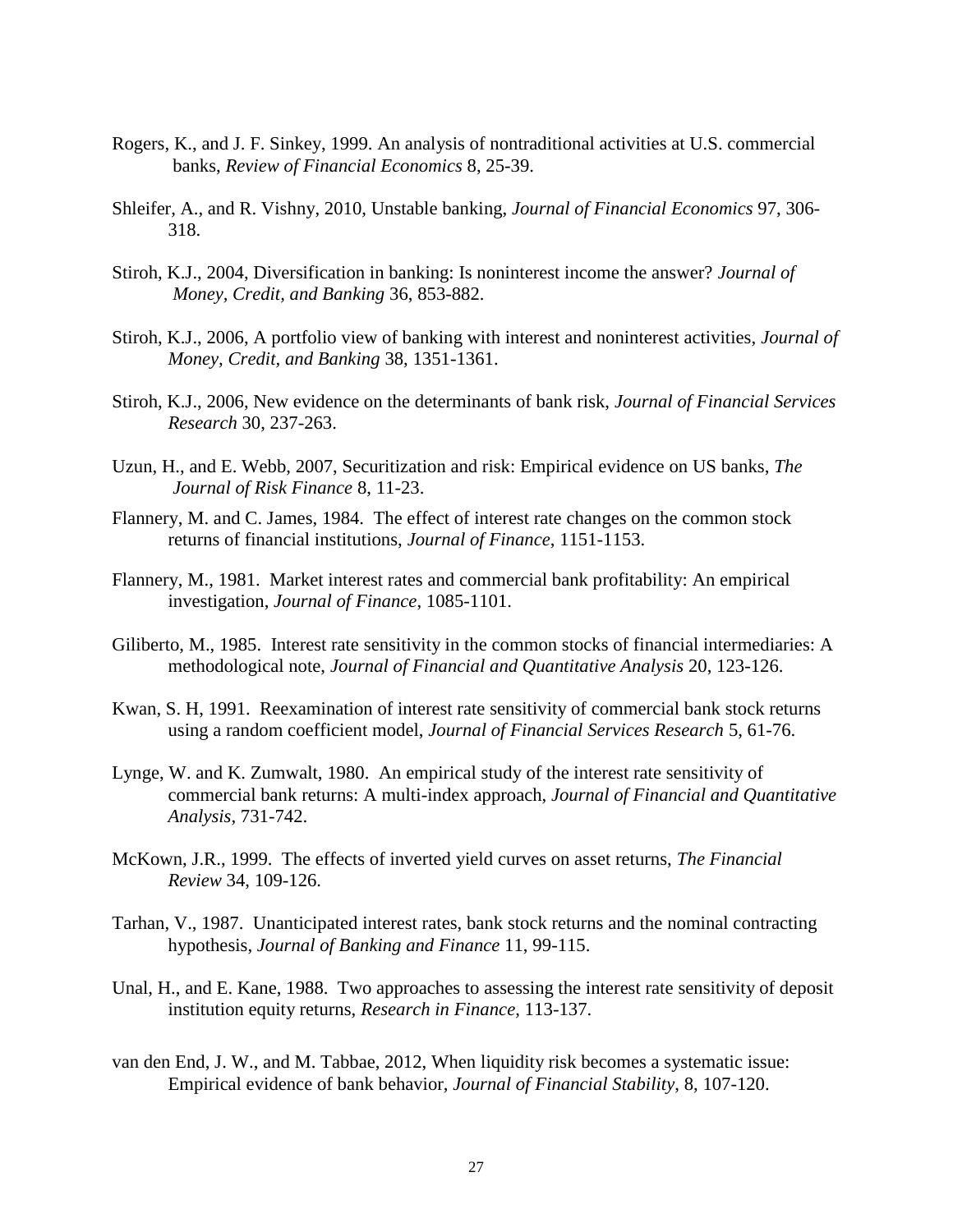- Viale, A. M., J. W. Kolari, and D. Fraser, 2009, "Common risk factors in bank stocks, *Journal of Banking and Finance*, 33, 464-472.
- Wu, G., 2001, The determinants of asymmetric volatility, *Review of Financial Studies*, 14, 837- 859.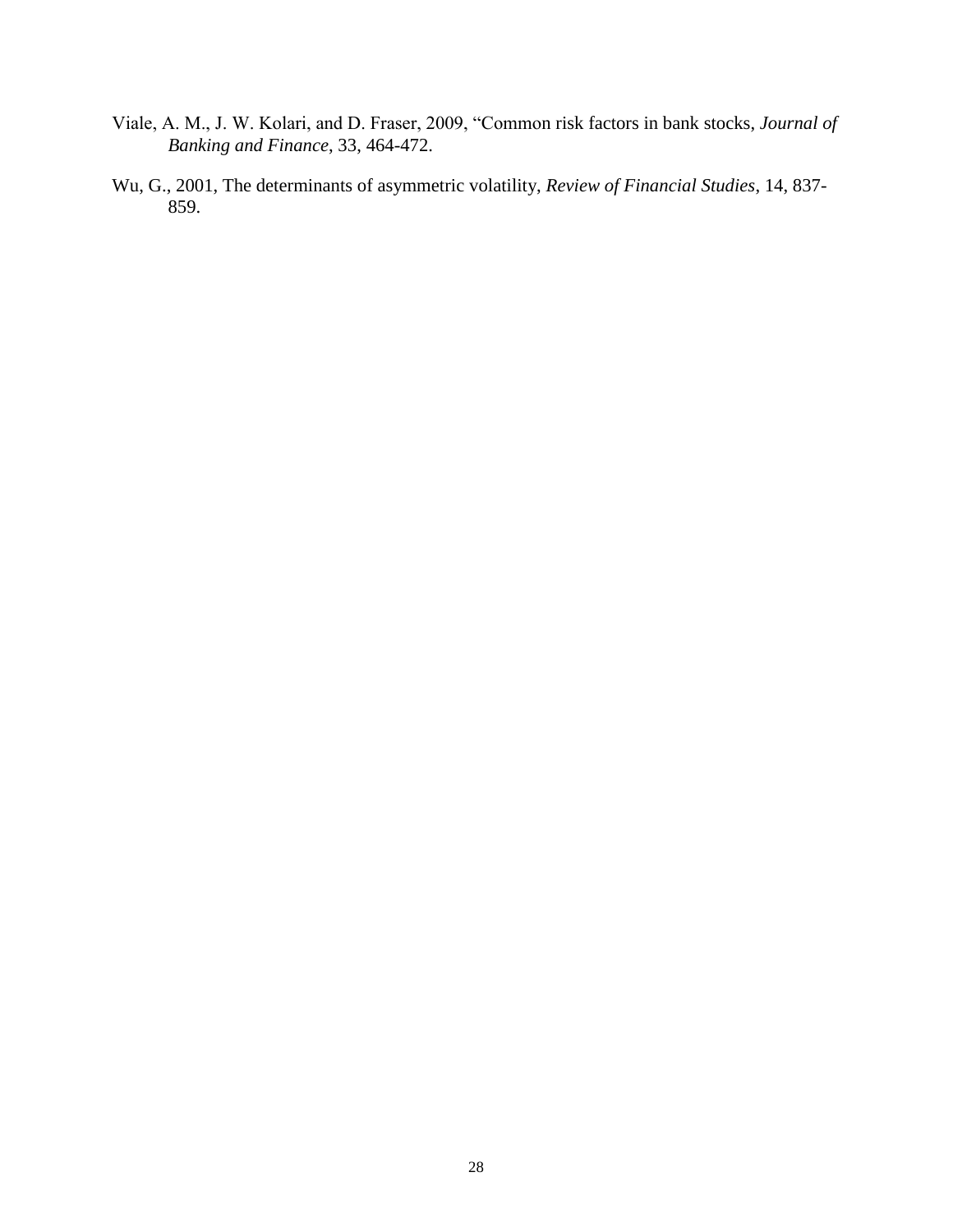

**Figure 1.** Major Increases in VIX. The graph plots the biggest increases in VIX during the 2008 financial crisis.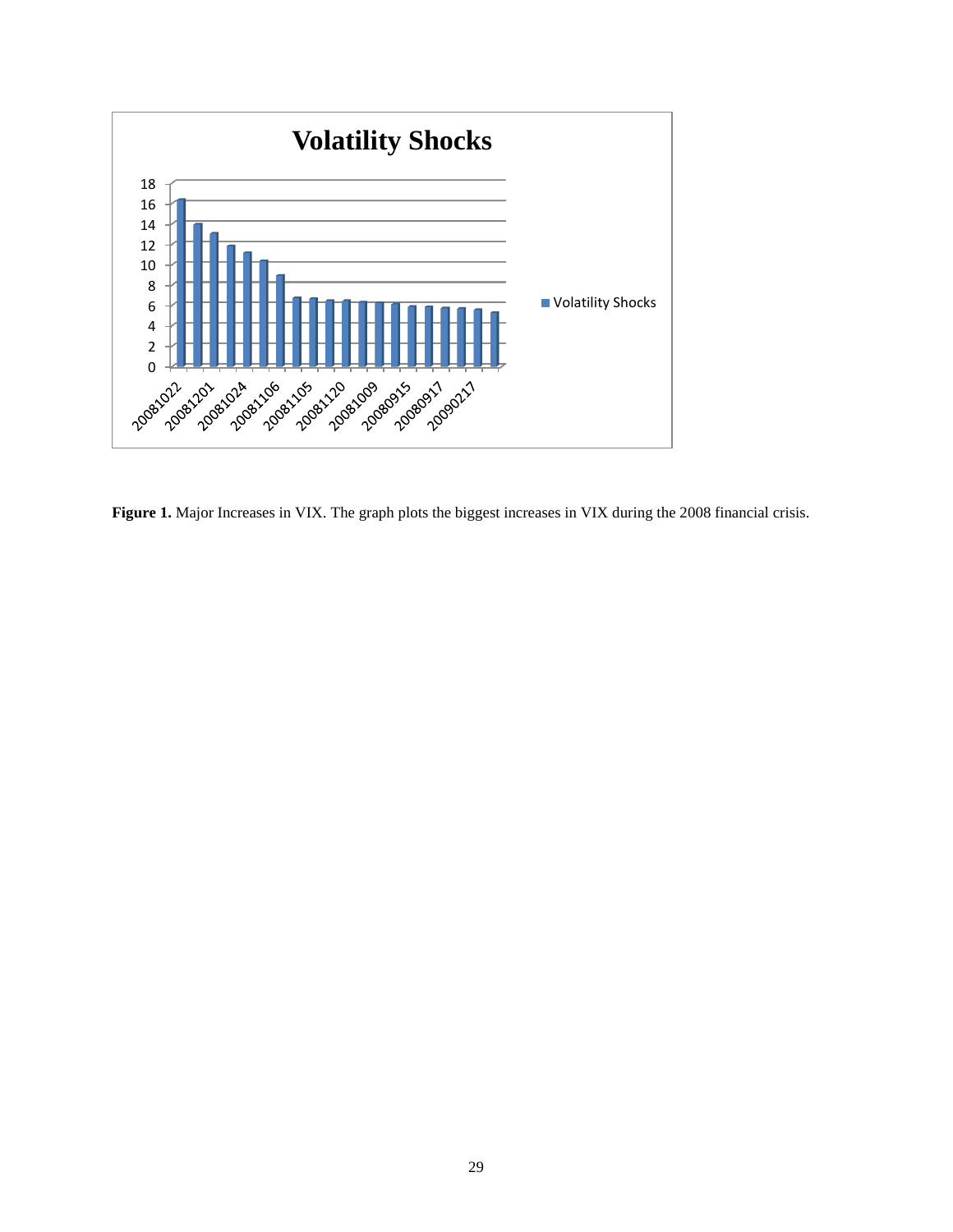Panel A: Descriptive Statistics for the firm specific characteristics of small and large banks.

|                                             | <b>Before Crisis</b>   | <b>Crisis</b>             | <b>Before Crisis</b>     | <b>Crisis</b>         |
|---------------------------------------------|------------------------|---------------------------|--------------------------|-----------------------|
|                                             | <b>Small Banks</b>     | <b>Small Banks</b>        | Large Banks              | Large Banks           |
|                                             | Mean/Median (SD)       | Mean/Median (SD)          | Mean/Median (SD)         | Mean/Median (SD)      |
| Size (Log of Total Assets)                  | 5.96/6.10(0.506)       | 6.11/6.128(0.4271)        | 9.58/8.89 (0.788)        | 9.74/8.95(1.698)      |
| Capital Ratio I                             | 12.44% /12.56% (0.040) | $10.89\%/12.41\%$ (0.088) | $9.56\%/9.8(2.927)$      | 10.50%/9.57% (2.351)  |
| Cash                                        | 3.39% /2.70% (0.027)   | $3.73\%/2.47\%$ (0.026)   | $3.61\%/2.23\%$ (0.0203) | 5.10%/5.5% (0.089)    |
| Loans                                       | 71.96% /73.76% (0.134) | 71.02%/73.53% (0.138)     | 65.60%/67.73% (0.144)    | 64.87%/66.12%(0.314)  |
| <b>Investment Securities</b>                | 18.11% /16.75% (0.113) | 18.36%/16.12% (0.133)     | 18.47%/19.12% (0.337)    | 18.59%/19.2 (0.032)   |
| Deposits                                    | 74.20%/77.28% (0.086)  | 74.05%/74.80% (0.100)     | 68.28%/58.14% (0.122)    | 68.92%/60.40% (0.300) |
| Provision for Loan Losses                   | 1.025% /0.9% (0.452)   | $3.12\%/2.75\%$ (0.705)   | $2.24\%/2.5\%$ (0.804)   | 5.42%/4.55% (1.140)   |
| Non-Interest Income (as % of total revenue) | 60.85% /55.12% (0.384) | 62.17%/54.85% (0.663)     | 62.89%/63.14% (0.617)    | 51.52%/55.18% (0.998) |

Notes: The sample represents firms. Pre-crisis corresponds to 2006-2007 and crisis corresponds to 2008Q3-2009Q1.All variables are scaled by total assets, or net income in the case of provision for loan losses and non-interest income. All numbers represent averages across quarters for the respective period of concern.

|  | Panel B: Correlations between variables included in the model, $R_p = \alpha + \Theta_l MKTRET_t + \Theta_2 ASYM_t + \Theta_3 RATE_t + \Theta_4 TERM_t + e_t$ . |
|--|-----------------------------------------------------------------------------------------------------------------------------------------------------------------|
|  |                                                                                                                                                                 |

|               | <b>MKTRET</b> | VIX (ASYM) | <b>RATE</b> | <b>TERM</b> |
|---------------|---------------|------------|-------------|-------------|
| <b>MKTRET</b> | .0000         |            |             |             |
| VIX (ASYM)    | $-0.8385$     | .0000      |             |             |
| <b>RATE</b>   | 0.1777        | $-0.1676$  | .0000       |             |
| <b>TERM</b>   | $-0.0033$     | $-0.0152$  | $-0.0408$   | $0000$ .    |
|               |               |            |             |             |

*Notes*: ASYM is derived based on the daily changes in VIX.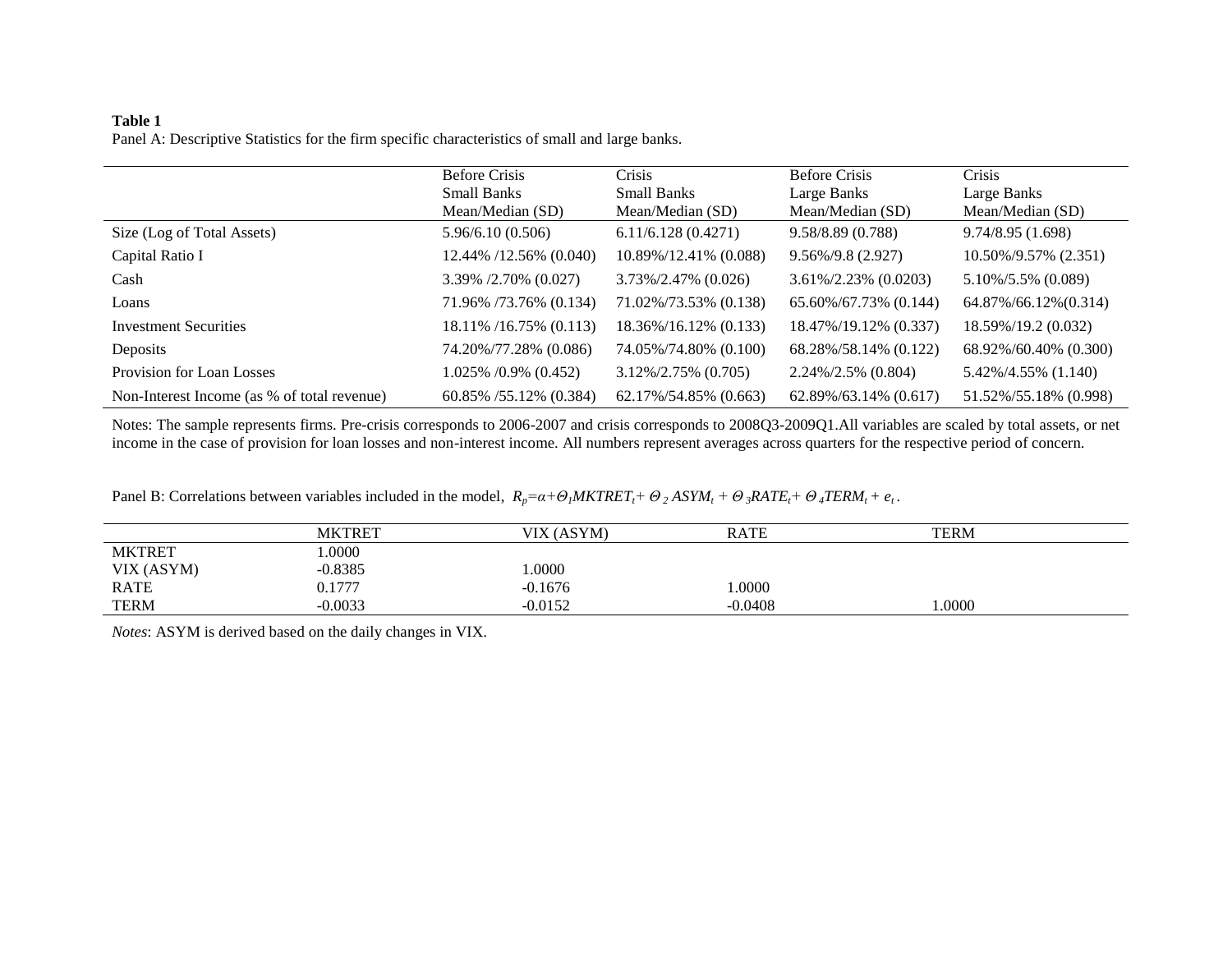Sensitivity of bank portfolio returns to changes in implied market volatility.

Panel A: Large Banks<sup>3</sup>

| Variable       | Pre-crisis             | Crisis              |
|----------------|------------------------|---------------------|
| Intercept      | $-0.0009232(0.021)$ ** | .0050555(0.755)     |
| MKTRET         | $1.3698(0.000)$ ***    | $1.5419(0.000)$ *** |
| ASYM           | .0006(0.531)           | $.0061(0.030)**$    |
| RATE           | $-.0001(0.949)$        | $-.0012(0.961)$     |
| <b>TERM</b>    | $-.0003434(0.732)$     | $-.0015(0.840)$     |
| Adj. R-squared | 0.7432                 | 0.5145              |
| Sample size    | 496                    | 187                 |
| F-statistic    | $211.93(0.000)$ ***    | 25.34 (0.0000)      |

#### Panel B: Small Banks

l

| Variable       | Pre-crisis        | Crisis             |
|----------------|-------------------|--------------------|
| Intercept      | .0000396(0.793)   | .0017593(0.917)    |
| MKTRET         | $.05242(0.062)$ * | $.1233(0.049)$ **  |
| ASYM           | $-.00024(0.396)$  | $-.0075(0.071)$ *  |
| RATE           | $-.00023(0.695)$  | .0097(0.394)       |
| TERM           | $-.00048(0.156)$  | .0009(0.896)       |
| Adj. R-squared | 0.0568            | 0.3685             |
| Sample size    | 496               | 187                |
| F-statistic    | $3.32(0.0107)$ ** | $3.96(0.0041)$ *** |

*Notes*: Large bank and small bank portfolios are built for pre-crisis and crisis periods. The regression equation is  $R_p = \alpha + \theta_I MKTRET_t + \theta_2 ASYM_{t} + \theta_3 RATE_t + \theta_4 RATE_t$ *Θ <sup>4</sup>TERMt + e<sup>t</sup> .* Rp is the return on portfolios of large and small bank stocks. \*\*\*, \*\* and \* represents significance of 1%, 5% and 10% respectively.

 $3$  We have also used only the top ten largest banks as an alternative sample of the too-big-to fail with the following results: during the crisis large banks ASYM coefficient of 0.0117 (p-value of 0.000) and pre-crisis the ASYM coefficient for large banks is 0.0005 (0.312).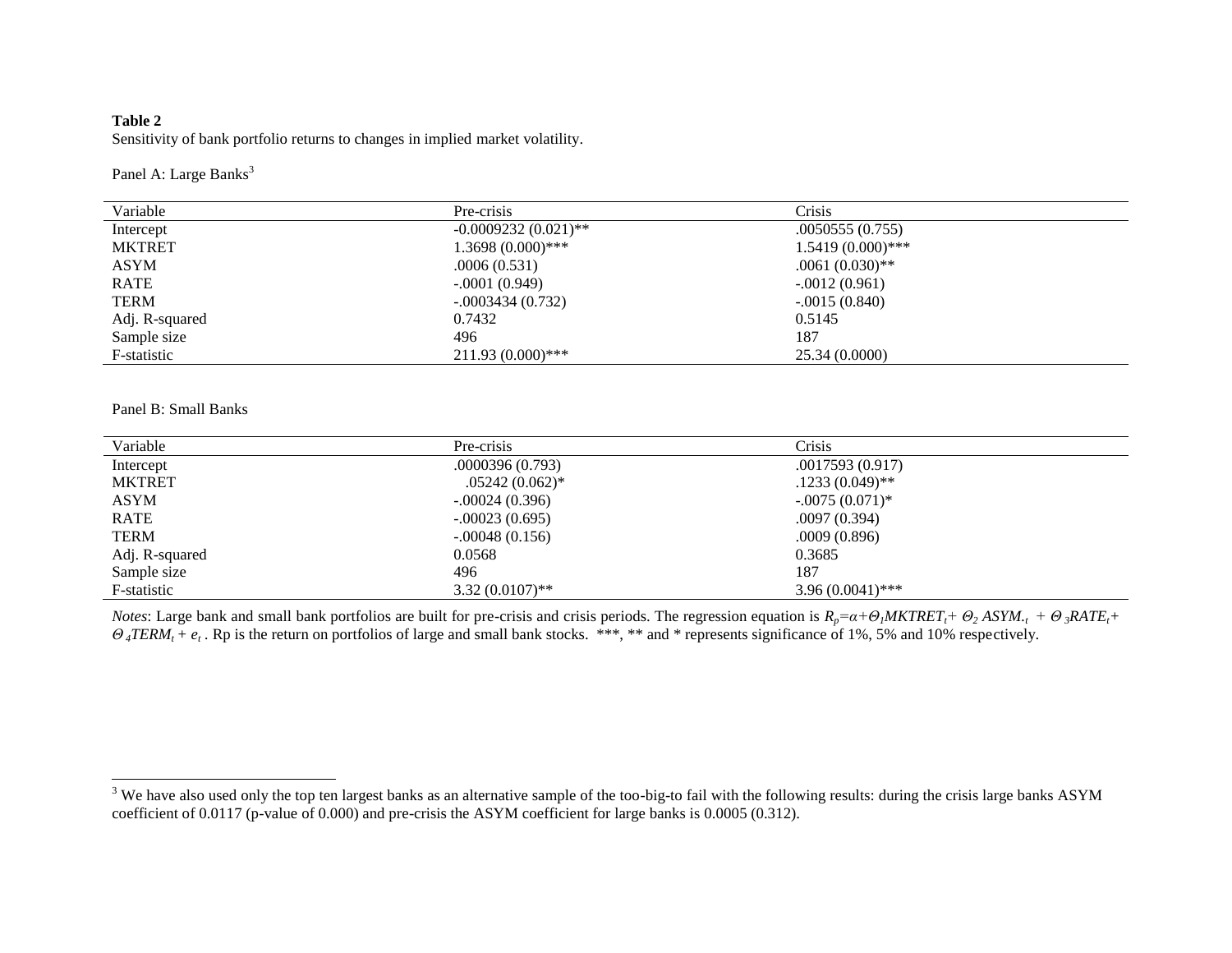Large and small bank return sensitivity to changes in implied market volatility using seemingly unrelated regression (SUR).

Panel A: Large Banks<sup>4</sup>

| Variable    | Pre-crisis           | Crisis               |
|-------------|----------------------|----------------------|
| Intercept   | $-.0009232(0.012)$   | .0017593(0.911)      |
| MKTRET      | $1.369813(0.000)***$ | $1.541863(0.000)***$ |
| ASYM        | .0005566(0.281)      | $.0065112(0.000)***$ |
| RATE        | $-.0001159(0.940)$   | $-.0010155(0.961)$   |
| TERM        | $-.0003434(0.621)$   | $-.0015389(0.805)$   |
| " $R-sq$ "  | 0.7432               | 0.5145               |
| Sample size | 496                  | 187                  |
| Chi-square  | 1435.69 (0.000)      | 198.19 (0.000)       |

Panel B: Small Banks

l

| Variable      | Pre-crisis          | Crisis                |
|---------------|---------------------|-----------------------|
| Intercept     | .0000396 (0.789)    | .0050555(0.647)       |
| <b>MKTRET</b> | $.052419(0.010)**$  | $-.1233139(0.160)$    |
| ASYM          | $-.0002452(0.237)$  | $-.0074698(0.000)***$ |
| RATE          | $-.0002389(0.698)$  | .0096716(0.501)       |
| TERM          | $-.0004796(0.086)*$ | .0009679(0.824)       |
| " $R-sq$ "    | 0.0568              | 0.3685                |
| Sample size   | 496                 | 187                   |
| Chi-square    | 29.86 (0.000)       | 109.11 (0.000)        |

*Notes*: The regression equation is:  $R_{p,L} = \alpha + \Theta_1 MKTRET_t + \Theta_2 ASYM_t + \Theta_3 RATE_t + \Theta_4 TERM_t + v$  and  $R_{p,S} = \alpha + \Theta_1 MKTRET_t + \Theta_2 ASYM_t + \Theta_3 RATE_t + \Theta_4 TERM_t + v$  $4TERM_t + w$ .  $R_p$  is the return on portfolios of small and large bank stocks. \*\*\*, \*\* and \* represents significance of 1%, 5% and 10% respectively.

 $4\,$  We have also used only the top ten largest banks as an alternative sample of the too-big-to fail with the following results: during the crisis large banks ASYM coefficient of 0.0031 (p-value of 0.000) and small banks ASYM coefficient of -0.0083 (p-value of 0.000). Pre-crisis large banks have an ASYM coefficient of 0.0011 (0.007) and small banks -0.0001 (0.497).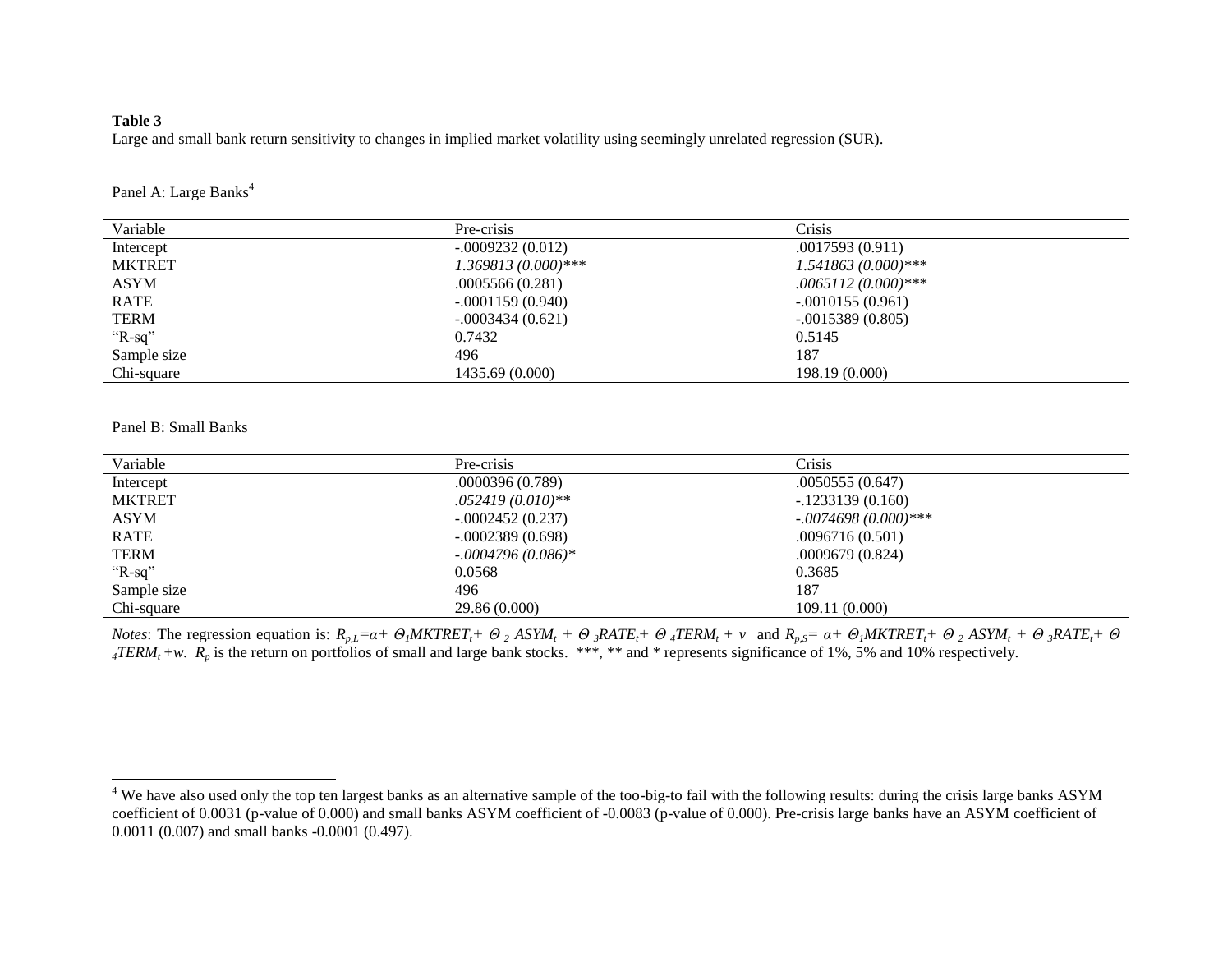Large and small bank sensitivity to changes in implied market volatility using an alternative application of seemingly unrelated regression.

Panel A: Large Banks<sup>5</sup>

| Variable    | Pre-crisis           | Crisis               |
|-------------|----------------------|----------------------|
| Intercept   | .0000955(0.734)      | .003764(0.142)       |
| MKTRET      | $1.434603(0.000)***$ | $1.534027(0.000)***$ |
| ASYM        | .0013603(0.900)      | $.0064091(0.000)***$ |
| RATE        | .0008198(0.425)      | .0002125(0.960)      |
| TERM        | .0005887(0.665)      | $-.0009561(0.888)$   |
| " $R-sq$ "  | 0.7574               | 0.5135               |
| Sample size | 496                  | 187                  |
| Chi-square  | 1551.40 (0.000)      | 197.36 (0.000)       |

#### Panel B: Small Banks

l

| Variable    | Pre-crisis             | Crisis                |
|-------------|------------------------|-----------------------|
| Intercept   | $-.0000523$ (0.652)    | $-.0035453(0.048)$ ** |
| MKTRET      | $.0607179(0.0040)$ *** | $-.1059917(0.221)$    |
| ASYM        | $-.0001684(0.430)$     | $-.0073403(0.000)***$ |
| RATE        | .0001413(0.739)        | $-.0046395(0.118)$    |
| <b>TERM</b> | $-.000322(0.565)$      | $-.0029826(0.530)$    |
| " $R-sq$ "  | 0.0600                 | 0.3700                |
| Sample size | 496                    | 187                   |
| Chi-square  | 31.75 (0.000)          | 109.84 (0.000)        |

*Notes*: To derive the shocks, we run a VAR of lag 1 and use the residuals as independent variables in the SUR regression. Using this method, we can disentangle the market and volatility effects by orthogonalizing all variable to the market variable. The regression equation is:  $R_{p,L} = \alpha + \Theta_1 MKTRET_t + \Theta_2 ASYM_t + \Theta$  ${}_{3}RATE_t + \Theta_{4}TERM_t + v$  and  $R_{p,S} = \alpha + \Theta_{1}MKTRET_t + \Theta_{2}ASYM_t + \Theta_{3}RATE_t + \Theta_{4}TERM_t + w$ .  $R_p$  is the return on portfolios of small and large bank stocks. \*\*\*, \*\* and \* represents significance of 1%, 5% and 10% respectively.

 $5$  We have also used only the top ten largest banks as an alternative sample of the too-big-to fail with the following results: during the crisis large banks ASYM coefficient of 0.0080 (p-values of 0.000) and small banks ASYM coefficient -0.0051 (0.020). Pre-crisis large banks have an ASYM coefficient of 0.0042 (0.063) and small banks -0.00089 (0.318)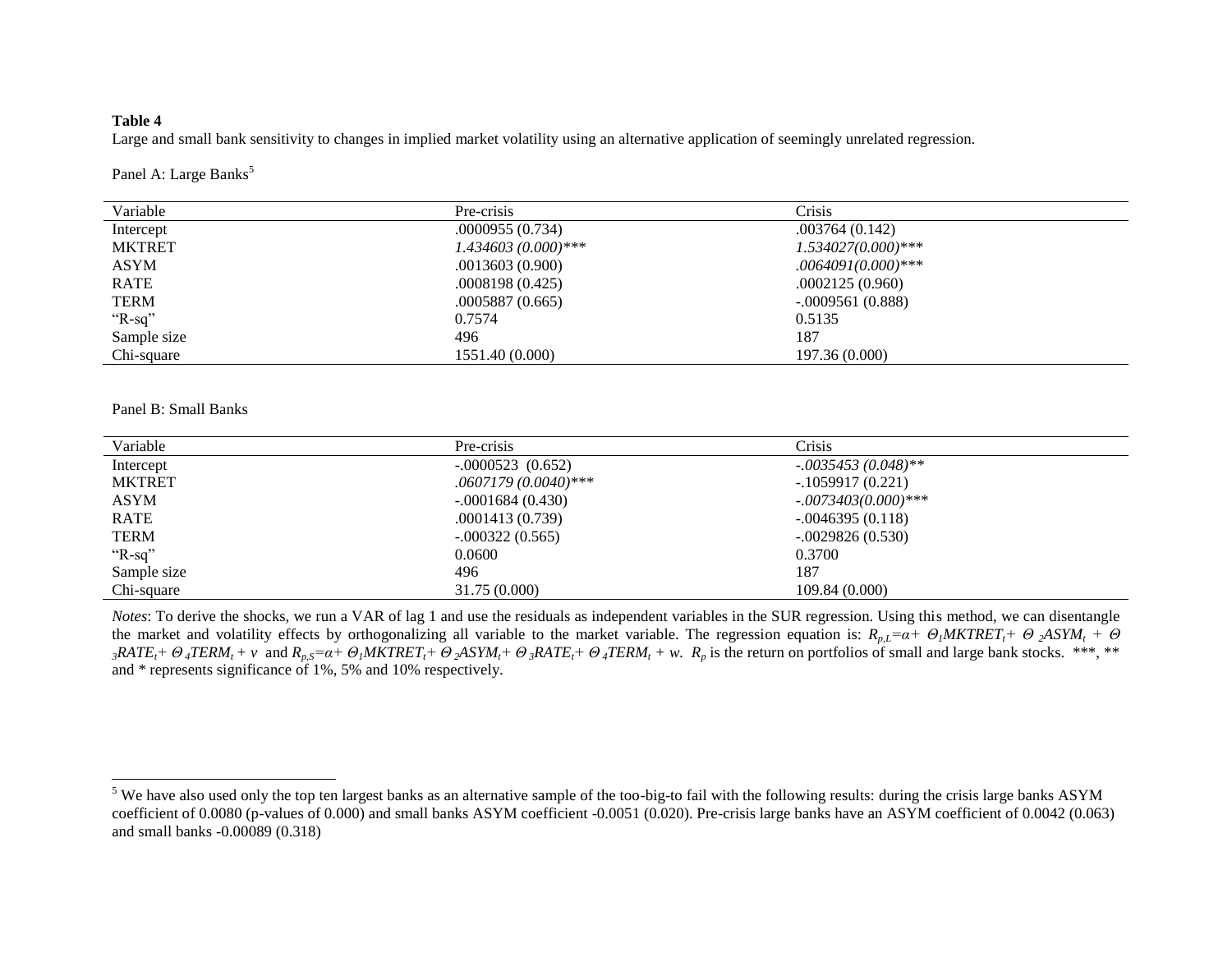$\overline{a}$ 

Cross-sectional analysis of large and small banks during the crisis.

| Variable               | Large Banks          | Large Banks         | <b>Small Banks</b>  | <b>Small Banks</b>  |
|------------------------|----------------------|---------------------|---------------------|---------------------|
|                        | Model I              | Model II            | Model I             | Model II            |
| Intercept              | $-.0994(0.407)$      | .1327(0.167)        | .1821(0.115)        | $-.0357(0.653)$     |
| <b>DEPOSITS</b>        | $.5437(0.037)$ **    | $.4492(0.084)*$     | $.9652(0.029)**$    | $.9137(0.047)$ **   |
| CASH                   | .0562(0.921)         | .5931 (0.298)       | $-.3481(0.546)$     | $-.4086(0.521)$     |
| <b>LOANS</b>           | $.3667(0.003)$ ***   |                     | $-.3044(0.030)$ **  |                     |
| <b>INVSEC</b>          |                      | $-.0160(0.922)$     |                     | $-1494(0.467)$      |
| <b>CAP</b>             | $.0200(0.013)$ **    | $.0156(0.040)**$    | .0005(0.941)        | .0021(0.814)        |
| <b>NONPERF</b>         | $-.6598(0.676)$      | .0054(0.997)        | $-3.871(0.000)***$  | $-4.072(0.000)$ *** |
| PLL                    | .4890 (0.863)        | 2.0485(0.465)       | $9.9592(0.003)$ *** | $9.7532(0.020)$ **  |
| <b>NONINT</b>          | $-4.8454(0.009)$ *** | $-6.4165(0.000)***$ | .1667(0.918)        | .11977 (0.941)      |
| SOPHLEVEL <sup>6</sup> | $-0.0121(0.853)$     | $-0.0112(0.862)$    | $-0.4713(0.1320)$   | $-0.4613(0.122)$    |
| Sample size            | 125                  | 125                 | 129                 | 129                 |
| Adjusted R-squared     | 0.2537               | 0.2059              | 0.1705              | 0.1407              |
| F-Statistic (p-value)  | 4.63(0.0001)         | 2.83(0.0092)        | 3.28(0.0031)        | 3.06(0.0053)        |

Notes: Individual ASYM sensitivity coefficients derived during the crisis period are regressed on bank-specific characteristics based on the equation  $\Theta_i = \alpha + \beta_1 DEPOSITS_i + \beta_2 CASH_i + \beta_3 LOANS_i + \beta_4 INVSEC_i + \beta_5 CAP_i + \beta_6 NONPERF_i + \beta_7 PLL_i + \beta 8 NONINT_i + \beta 9 SOPHLEVEL + e. ***$ , \*\* and \* represents significance of 1%, 5% and 10% respectively. Because of the high correlation between LOANS and INVSEC, the model has been run twice, using only one of the two highly correlated variables at a time. The independent variables are averages of all quarters in the crisis period.

 $^6$  The alternative measure of bank sophistication yields the following results: Large Banks I (0.0011 (0.991)), Large Banks II (-0.0009 (0.993)), Small Banks I (-0.2781 (0.374)), Small Banks II (-0.2564 (0.428)).